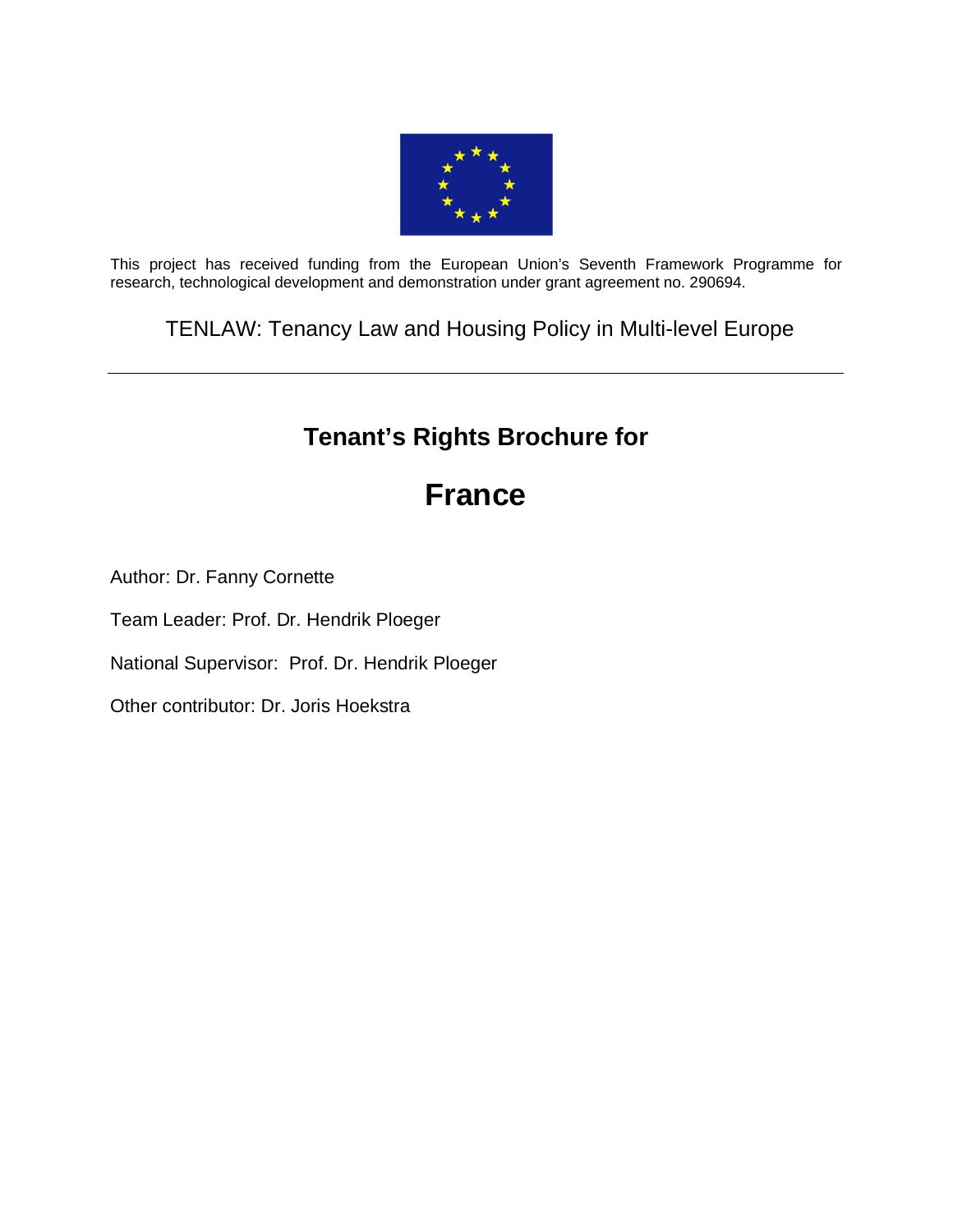## **Tenant's Rights Brochure Questionnaire France**

## **Summary of Contents**

- **1. Introductory information**
- **2. Looking for a place to live**
	- **2.1. Rights of the prospective tenant**
	- **2.2. The rental agreement**
- **3. During the tenancy**
	- **3.1. Tenant's rights**
	- **3.2. Landlord's rights**
- **4. Ending the tenancy**
	- **4.1. Termination by the tenant**
	- **4.2. Termination by the landlord**
	- **4.3. Return of the deposit**
	- **4.4. Adjudicating a dispute**
- **5. Additional information**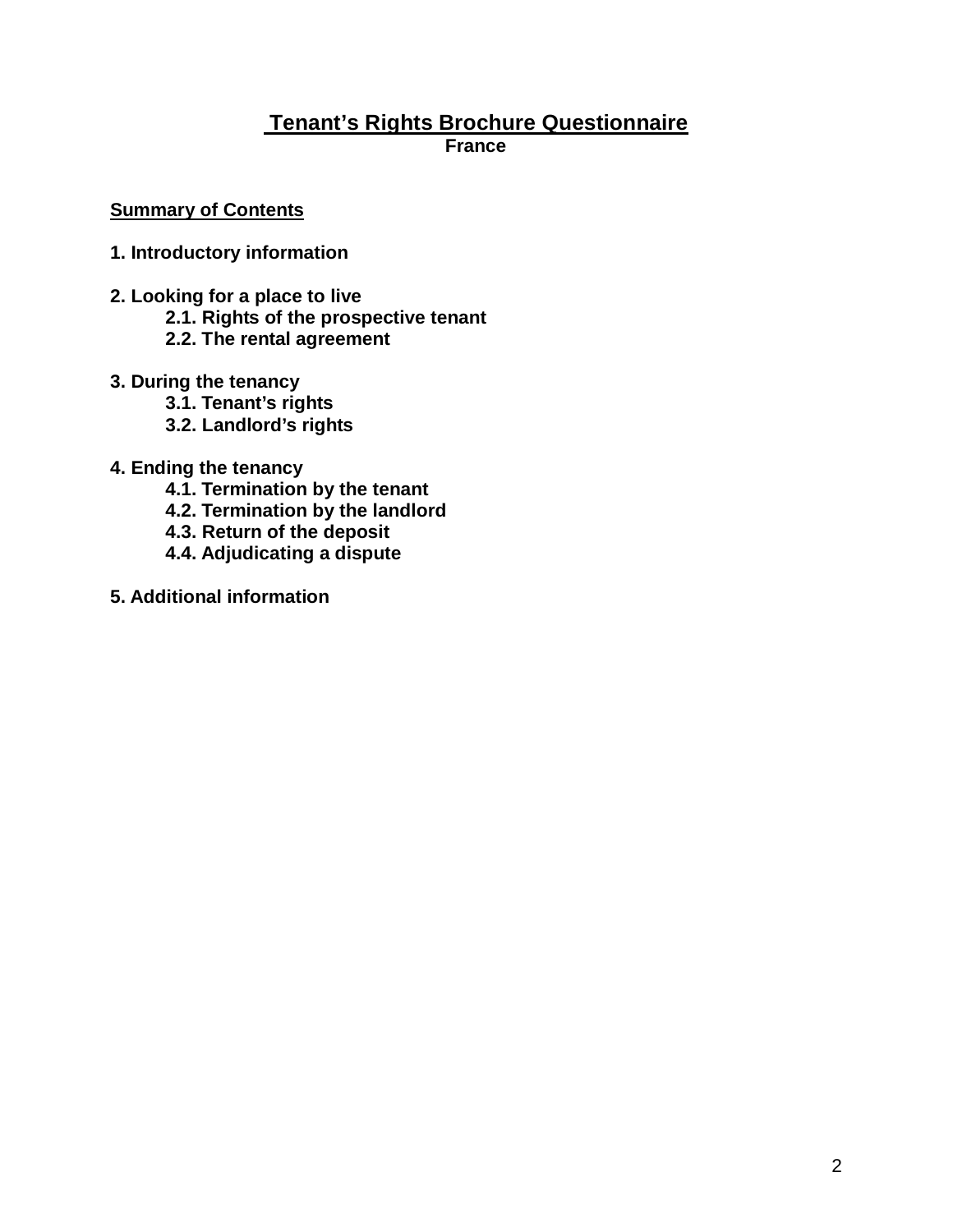## **1. Introductory information**

## • **Give a very brief introduction on the national rental market** o **Current supply and demand situation**

Compared to many other countries, the effects of the Global Financial Crisis (GFC) on the French have been relatively limited. Although house prices have decreased somewhat between the end of 2008 and the beginning of 2010, they have been increasing again since then. In nominal terms, current house prices are already higher than the pre-GFC peak level. However, since 2012 house prices are slowly decreasing again, due to deteriorating economic and credit conditions. The housing production did not suffer much from the GFC, which is also due to the fact that the French government conducted active policies to keep this production at a high level. The housing market situation in France strongly differs between areas. The pressure on this market is high in the Paris region and most the major cities, whereas it is much lower in much of the countryside. Housing affordability is a serious issue in the areas with much pressure on the housing market.

In 2006, tenants in the French social rental sector paid on average 55 Euros annual rent per square meter. This corresponds with a monthly rent of a little more than 300 Euros. Tenants in the private rental sector on average pay much more: 90 Euros per square meter per year. This corresponds with a monthly rent of a little more than 500 Euros. Table below shows the difference in rent levels in different geographical regions. The table shows that the differences in rent level between the social rental and the private rental sector are the biggest in regions with a large pressure on the housing market such as Ile de France.

| <b>DIIVALE FEILLAI SECLUI, ZUUD</b> |                      |                              |              |
|-------------------------------------|----------------------|------------------------------|--------------|
| <b>Region</b>                       | Social rental sector | <b>Private rental sector</b> | % difference |
| Ile de France                       | 344                  | 676                          | 49%          |
| Rest of France                      | 293                  | 463                          | 37%          |
| Total                               | 306                  | 517                          | 41%          |

| Table | Monthly rent in Ile de France and the rest of France, social rental and |
|-------|-------------------------------------------------------------------------|
|       | private rental sector, 2006                                             |

Source: Commissariat Général au Développement Durable, Compte du logement 2011, 140

## o **Main current problems of the national rental market from the perspective of tenants**

One of the main current problems of the national rental market concerns the access of the poorest to a dwelling. Some landlords let indecent dwellings for a very high price to people who cannot access the rental market. Sometimes hotel owners let rooms to families for the price of a full apartment in the regular rental market. These landlords are called "*marchand de sommeil*" (which literally means "people who sell sleeps"). This expression is a negative way to say these people are only renting a place to sleep and not to live in. Landlords take advantage of the precarious situation of tenants to demand higher that regular market rents.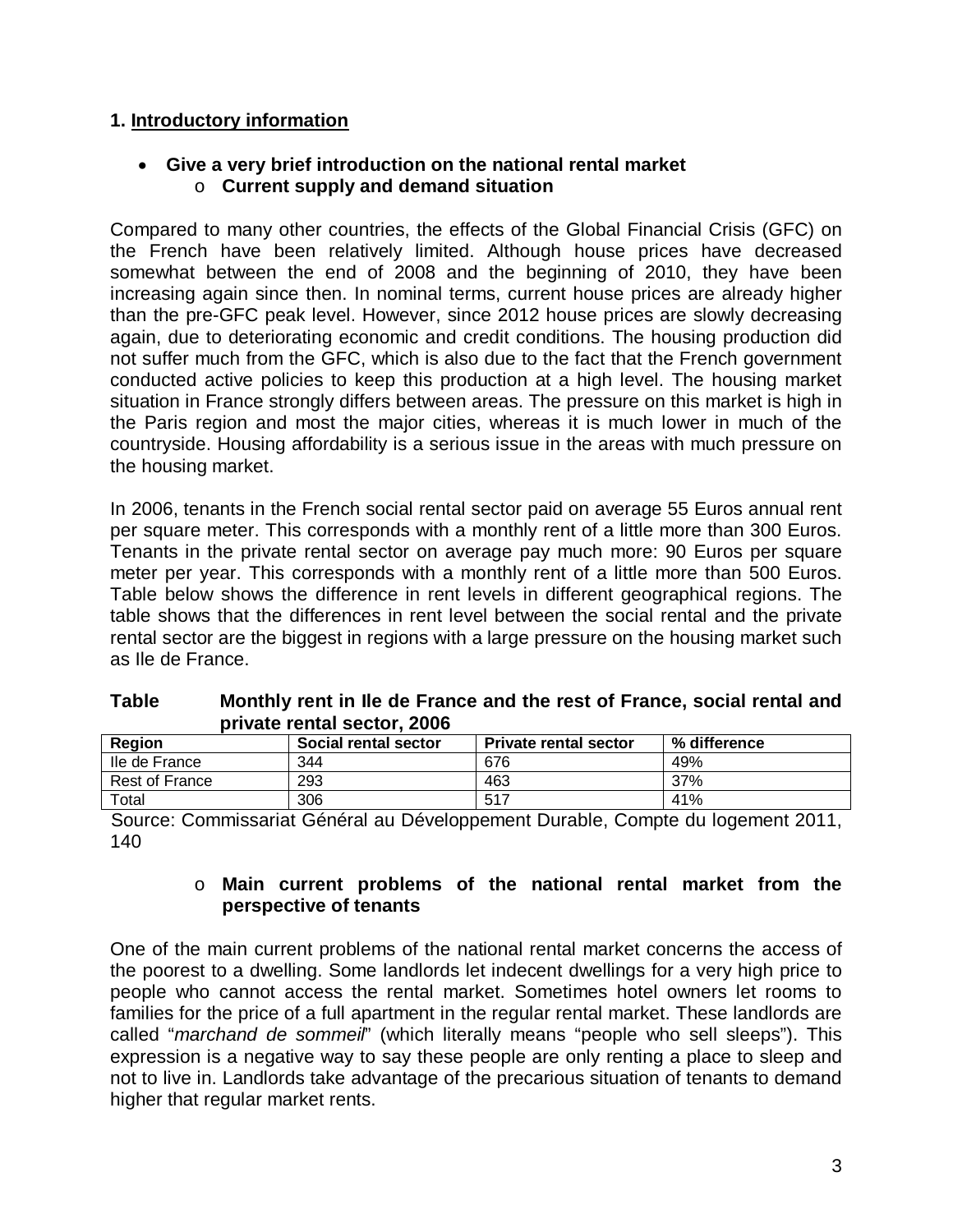- o **Significance of different forms of rental tenure**
	- **Private renting**
	- **"Housing with a public task" (e.g. dwellings offered by housing associations, public bodies etc)**

## **The share of the various tenure sectors**

In France, owner-occupation is the largest tenure category (58%), followed by private renting (23%) and social renting (19%).

**Table 1.1 Tenure distribution in France (\* 1000 dwellings), 2011 (Summary table 1)**

| <del>-----------</del><br>.                                                                             |                            |                                    |
|---------------------------------------------------------------------------------------------------------|----------------------------|------------------------------------|
| <b>Tenure Sector</b>                                                                                    | <b>Number of dwellings</b> | % of<br>dwelling<br>total<br>stock |
| HLM (public or private)                                                                                 | 4143                       | 15                                 |
| social<br>landlords<br>Other<br>rental<br>which SEMs<br>(among<br>and<br>cooperative housing companies) | 1062                       | 4                                  |
| Individual private landlords                                                                            | 6374                       | 22                                 |
| Institutional private landlords                                                                         | 269                        |                                    |
| <b>Total rental sector</b>                                                                              | 11848                      | 42                                 |
| Owner-occupation                                                                                        | 16395                      | 58                                 |
| <b>Total dwelling stock</b>                                                                             | 28243                      | 100                                |

Source: Commissariat Général au Développement Durable, Compte du logement 2011

#### o **Some general recommendations to foreigners on how to find a rental home (including any specificities with respect to the position of foreigners on the national rental market)**

To find a rental home, a foreigner should contact a professional: a rental agency, a notary or a bailiff. The cost may be higher than to contact landlords directly but the intervention of a professional offers a protection and more choice to potential tenants. One other main issue is the language. The information is only available in French.

| <b>Problems/traps</b>      | How to solve/avoid it                        |
|----------------------------|----------------------------------------------|
| <b>Discrimination</b>      | Check the list of documents the landlord is  |
|                            | not allowed to ask                           |
|                            | Subscribe to a insurance (see new act)       |
| Need for a guarantor       | "Garantie universelle des loyers")           |
|                            |                                              |
| Fees asked to the tenant   | The ALUR act regulates the fees              |
| Restitution of the deposit | Ask for an inventory made by a               |
|                            | professional, ideally a notary or a judicial |
|                            | officer, when entering and leaving the       |
|                            | dwelling                                     |
| Price of the rent          | Check the rents of similar dwellings in the  |
|                            | area                                         |

o **Main problems and "traps" (circa 5) in tenancy law from the perspective of tenants**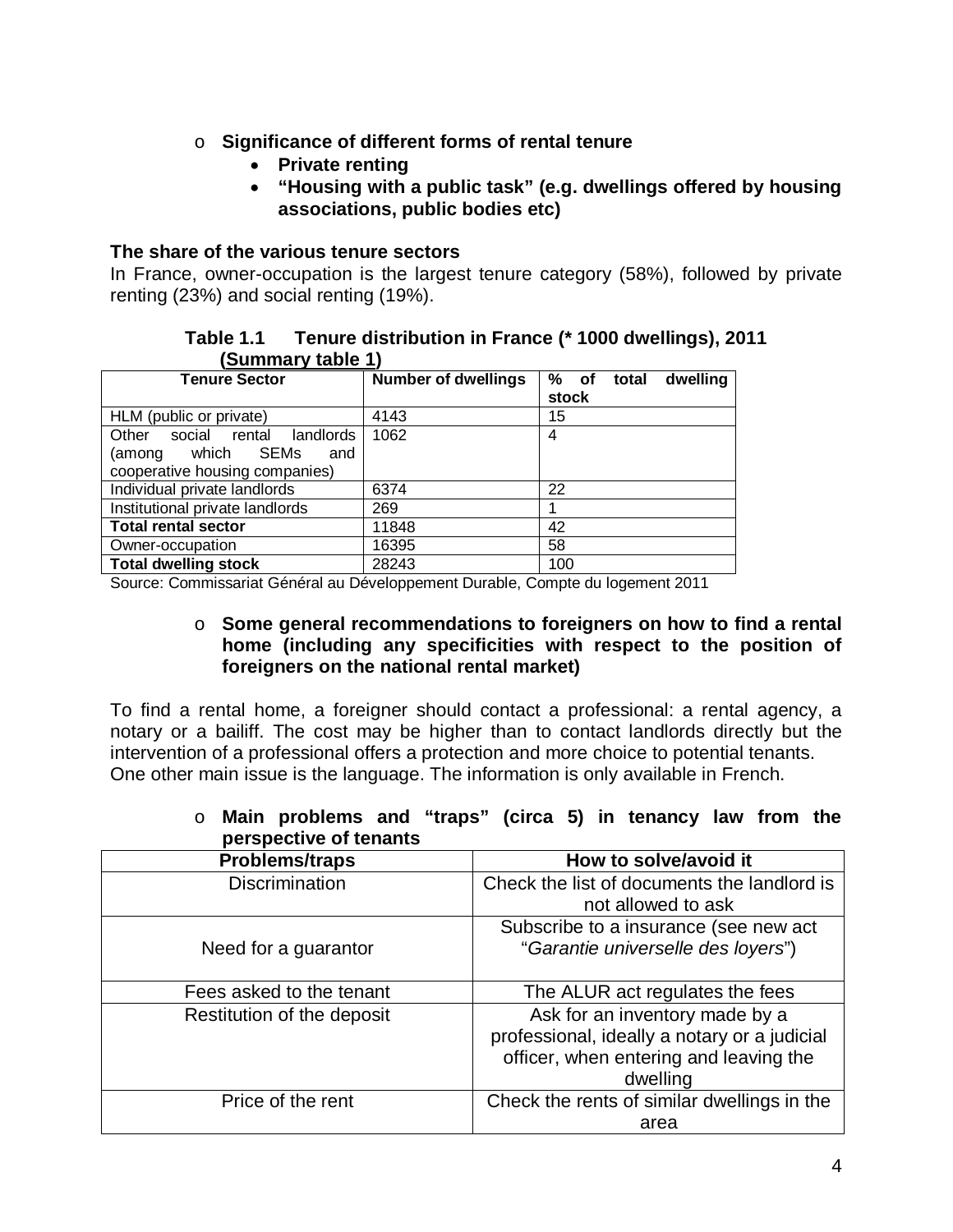• **Compile a very brief section of "***Important legal terms related to tenancy law***" by quoting their original in the national language (if relevant, e.g. for States using Cyrillic characters, please add a transliterated Latin character version of these terms)** 

| In French                                                                                       | In English/explanation                                                                                            |
|-------------------------------------------------------------------------------------------------|-------------------------------------------------------------------------------------------------------------------|
| Agence immobilière<br>(see also question concerning the role of<br>the real estate agency, p.8) | Real estate agency                                                                                                |
| Bail d'habitation                                                                               | Lease contract                                                                                                    |
| Bailleur/loueur/propriétaire                                                                    | Lessor/renter/owner or landlord                                                                                   |
| Caisse d'allocation familiale<br><b>CAF</b>                                                     | Organism in charge of social allowance<br>including housing benefit                                               |
| Collocation                                                                                     | Flat-sharing                                                                                                      |
| Commission régionale de conciliation                                                            | Regional board for arbitration (only<br>competent concerning lease contracts)<br>Competent organism for mediation |
| Depot de garantie/caution                                                                       | Deposit                                                                                                           |
| Donner congé                                                                                    | To give notice for the termination of the<br>contract                                                             |
| Etat des lieux                                                                                  | Inventory                                                                                                         |
| Frais d'agence                                                                                  | Agency fees                                                                                                       |
| Garant                                                                                          | Garantor                                                                                                          |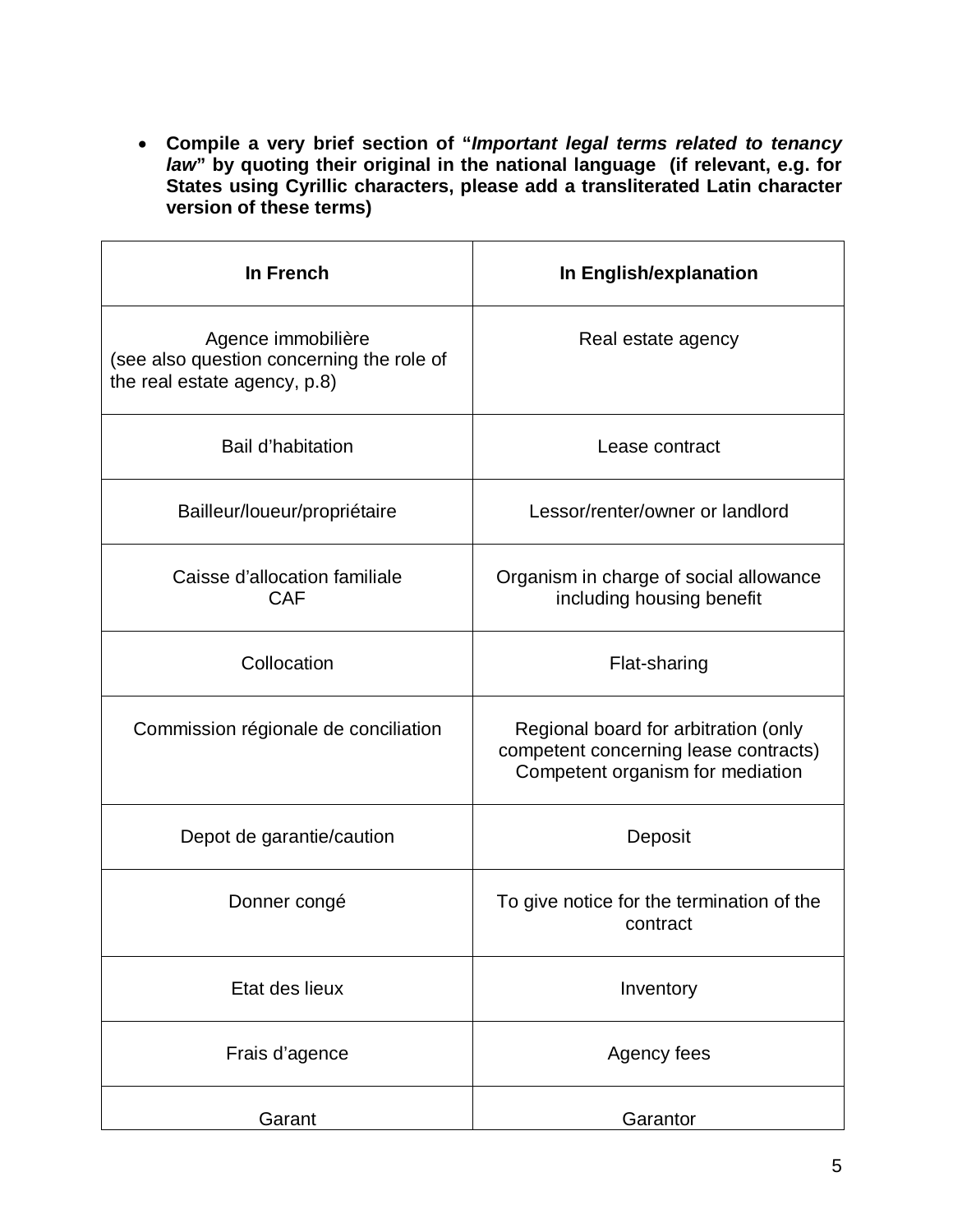| HLM (Habitation à loyer modéré) | Type of social housing<br>(Literally: dwelling with a moderate rent) |
|---------------------------------|----------------------------------------------------------------------|
| Huissier de justice             | Judicial officer/Bailiff                                             |
| Location/locataire              | Lease/tenant                                                         |
| Loyer (quittance)               | Rent (receipts)                                                      |
| <b>Notaire</b>                  | Notary                                                               |
| Tribunal d'Instance             | Competent court for disputes concerning<br>dwelling lease            |

## **2. Looking for a place to live**

## **2.1. Rights of the prospective tenant**

• **What bases for discrimination in the selection of tenants are allowed/prohibited? What about, for example, status as a foreigner, student, unmarried partner, or person with a short-term work contract?**

The applicable law is the Act n° 89-462 of the  $6<sup>th</sup>$  of July 1989 (here after 1989 Act). This act was modified several times. The last one, the ALUR act (here after the ALUR Act) was promulgated on the  $24<sup>th</sup>$  of March 2014 and entered into force the  $27<sup>th</sup>$  of March. Some of its provisions will only be applicable after the adoption of decrees to supplement the law.

There is no specific rule in the French law concerning the choice of a tenant. The only rule is the prohibition of discrimination. Article 1 of the 1989 Act prohibits discrimination based on: name, origin, physical appearance, health reasons, handicap, family situation, gender, moral thinking, sexual choice, political thoughts, trade union activities, affiliation or non affiliation (true or unproven) to a race, an religion, a nation or an ethnic group.

In practice, the choice is most of the time linked to financial considerations: guarantees and securities but also income of the potential tenant.

• **What kinds of questions by the landlord are allowed (e.g. on sexual**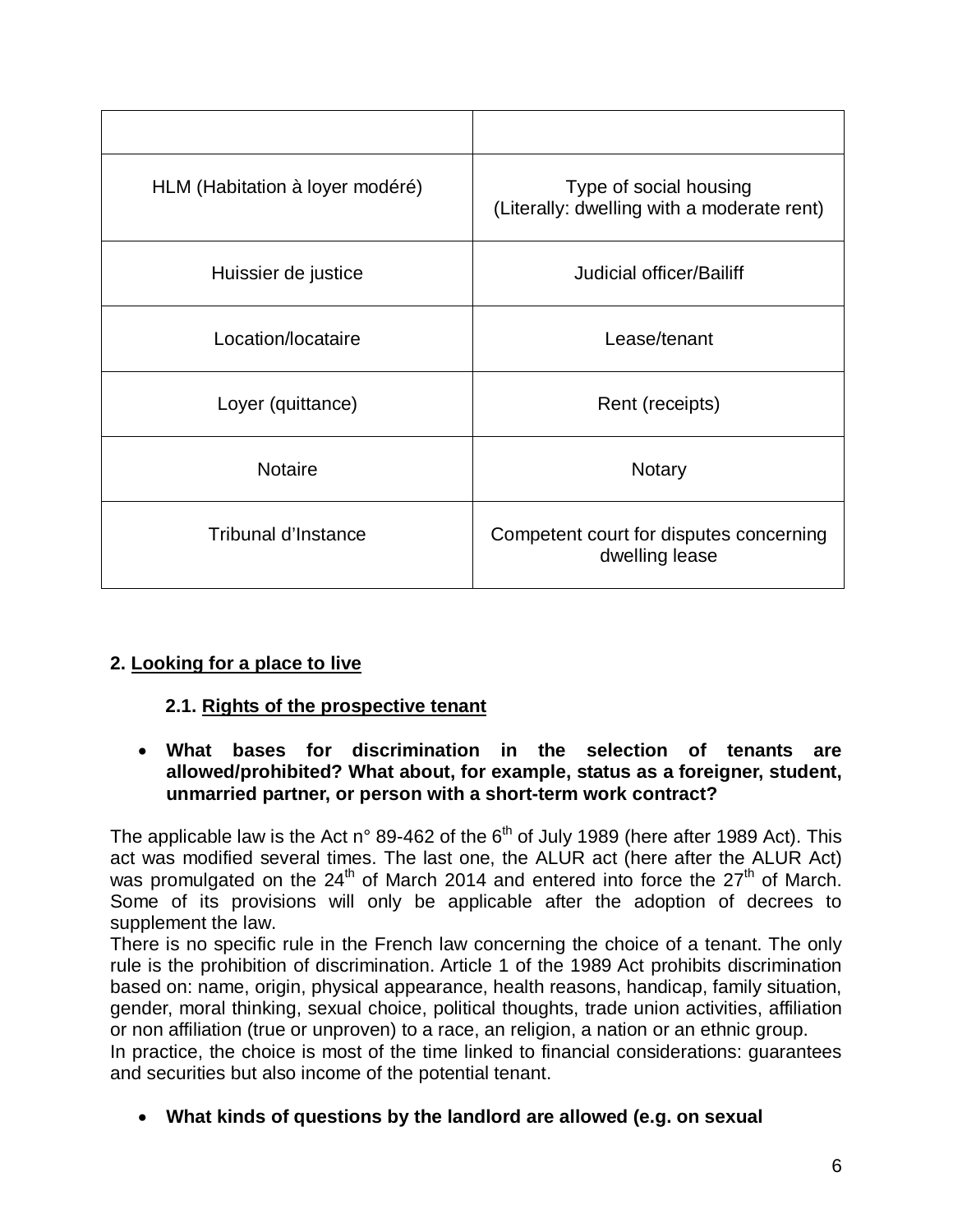## **orientation, intention to have children etc)? If a prohibited question is asked, does the tenant have the right to lie?**

The landlord has to respect the privacy of the tenant and is not allowed to ask the tenant about his sexual orientation or intention to have children. The tenant does not need to lie as he is supposed to refuse the answer. In practice it could be hard for the potential tenant to refuse to answer or to prove that the landlord discriminated him by asking prohibited questions.

To protect the tenant, there is a list of documents (see question concerning the checks the landlord is allowed to make, p. **Fehler! Textmarke nicht definiert.**) the landlord is not allowed to ask the tenant. The idea is to protect the personal life of the tenant.

The ALUR Act modifies the rules and the decrees to implement the act will be adopted this year.

## • **Is a "reservation fee" usual and legal (i.e. money charged by the landlord to allow the prospective tenant to participate in the selection process)?**

The landlord is not allowed to demand a reservation fee (see the list of documents the landlord is not allowed to ask, p. **Fehler! Textmarke nicht definiert.**). The only fees that can be paid are the agency fees and the price of the drawing up the contract by a notary or a judicial officer.

There is no fee stamp concerning the conclusion of the contract. The law protects the tenant concerning the payment of fees. Only the costs related to the preparation should be shared equally between the landlord and the tenant, e.g. if the contract is written by a notary. The costs of research and negotiation obligations are to be paid by the owner.

## • **What kinds of checks on the personal and financial status of the tenant are usual and legal (e.g. the landlord requiring an independent credit report)?**

The 1989 Act contains a list of very precise documents the landlord is not allowed to ask for. This provisions aims to prevent the landlord from discriminating the potential tenants and also to protect the private life of the tenants.

Article 22-2 of the 1989 Act states that the landlord is not allowed to ask for:

- identity picture;

-health care insurance card;

-bank statement;

-attestation from the bank;

-certificate that he/she has no credit;

-*debit authorization*;

-divorce judgment except the paragraph starting with "*par ce motif*" (this paragraph just says that the spouses are divorced but do not give details concerning the reason of divorce, the repartition of the belongings or the children);

-certificate from the previous landlord if the tenant can give other proof;

-certificate from the employer if the employee can give his/her working contract and his/her wage slip;

-marriage contract;

-certificate to prove cohabitation;

voucher (cash) to make a reservation for the place;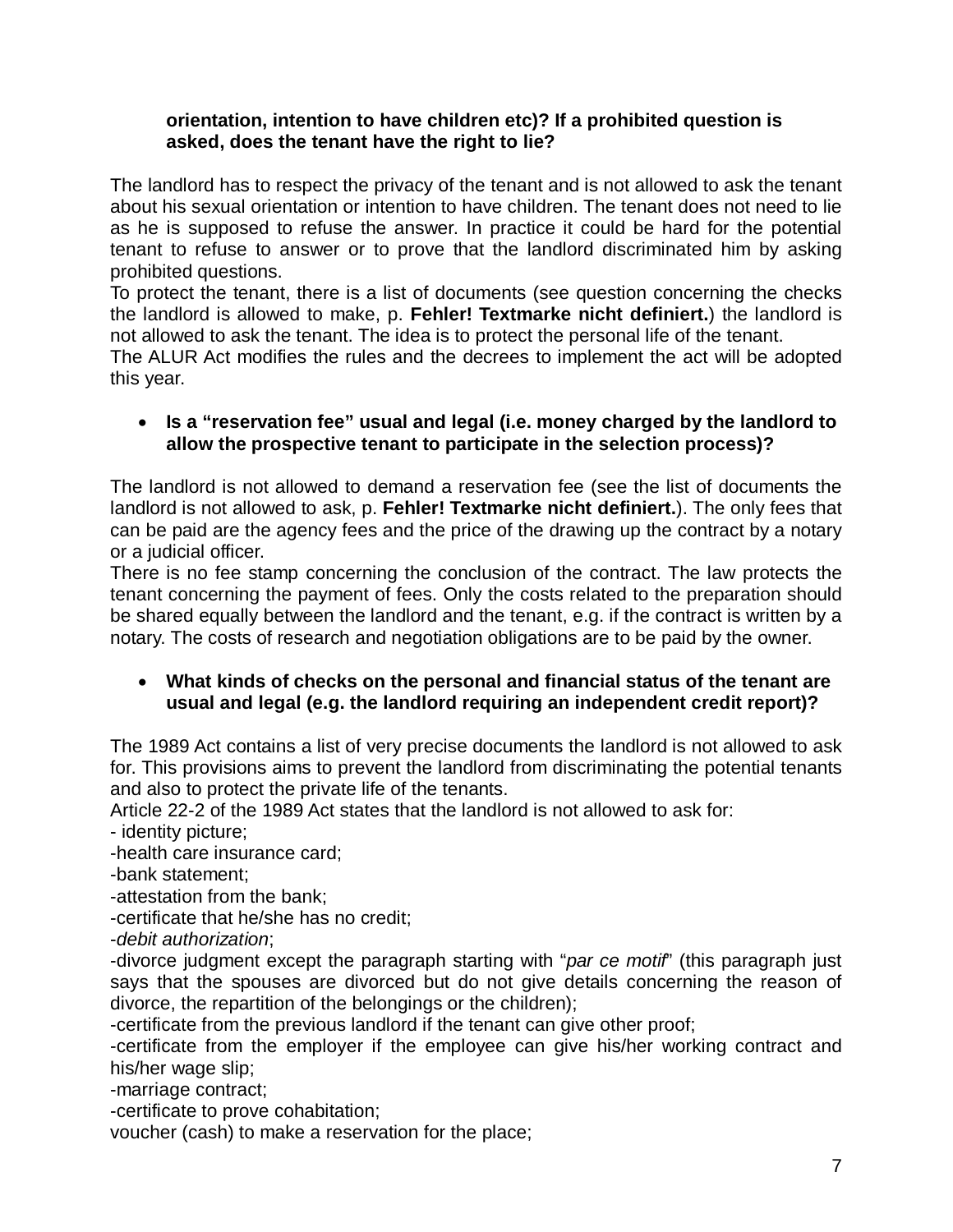-medical information, not even for specific dwellings;

-extract of criminal record ("*extrait de casier judiciaire*"),

-cash or values, or goods to guarantee the payment of more than one month on a locked ban account;

-more than two balance sheets ("*bilan*") in the case of independent workers;

-copy of information contained in the "*fichier national des incidents de remboursements des crédits aux particuliers*" (national register that contains the name of people who had previous difficulties paying their loans).

The check the landlord is not allowed to make on the tenant will be extended by the decrees to be adopted this year to implement the ALUR Act.

## <span id="page-7-0"></span>• **What is the role of estate agents in assisting the tenant in the search for housing? Are there other bodies or institutions assisting the tenant in the search for housing?**

In the real estate sector various types of professionals can be distinguished: "*agent immobilier", "administrateur de biens", "marchand de biens", "vendeurs de listes", "promoteur immobilier*". The "*promoteur immobilier*" and the "*marchand de biens*" are only in charge of selling real estate.

-An "*agent immobilier*" is someone who is, on a regular basis, in charge of interventions and transactions concerning real estate: renting or selling.

-An "*administrateur de biens*" is a manager who exceptionally acts as an intermediary for his customers. One of his missions is to be in charge of the rental management for his clients which means: looking for tenants, organizing the signature of the lease contract, collecting the rent and the service charges, organizing the termination of the contract (inventory, return of the deposit etc.).

-A "*vendeur de listes*" is someone who sells lists of dwellings to rent to potential tenants. The fees of the "*vendeurs de listes*" is cheaper than the ones of estate agencies, but providing a list is their only task. They give contact details of potential landlords but do not help people finding a dwelling. They do not visit dwellings with their clients and they do not negotiate with the landlords. Much criticism has arisen as frequently some of the dwellings of the list are already rented. Some of them were sentenced for misleading advertising or for fraud (in French law: "*escroquerie*").

The real estate agency can also be in charge of the administration of the dwelling and can represent the landlord for the relationship with the tenant: receipt of payment, ask for repairs, giving notice and renewal of the contract. The landlord gives his approval for the repairs or for any important decision, the agency only informs the tenant about the decision of the landlord.

The contract signed between the agency and the tenant must specify:

-the type of dwellings the clients are looking for,

-the nature of the service provided to the client,

-the price of the service,

-the condition of reimbursement of the client if the service is not provided within a certain period.

If the parties do not sign such a contract, no compensation shall be paid to the agency.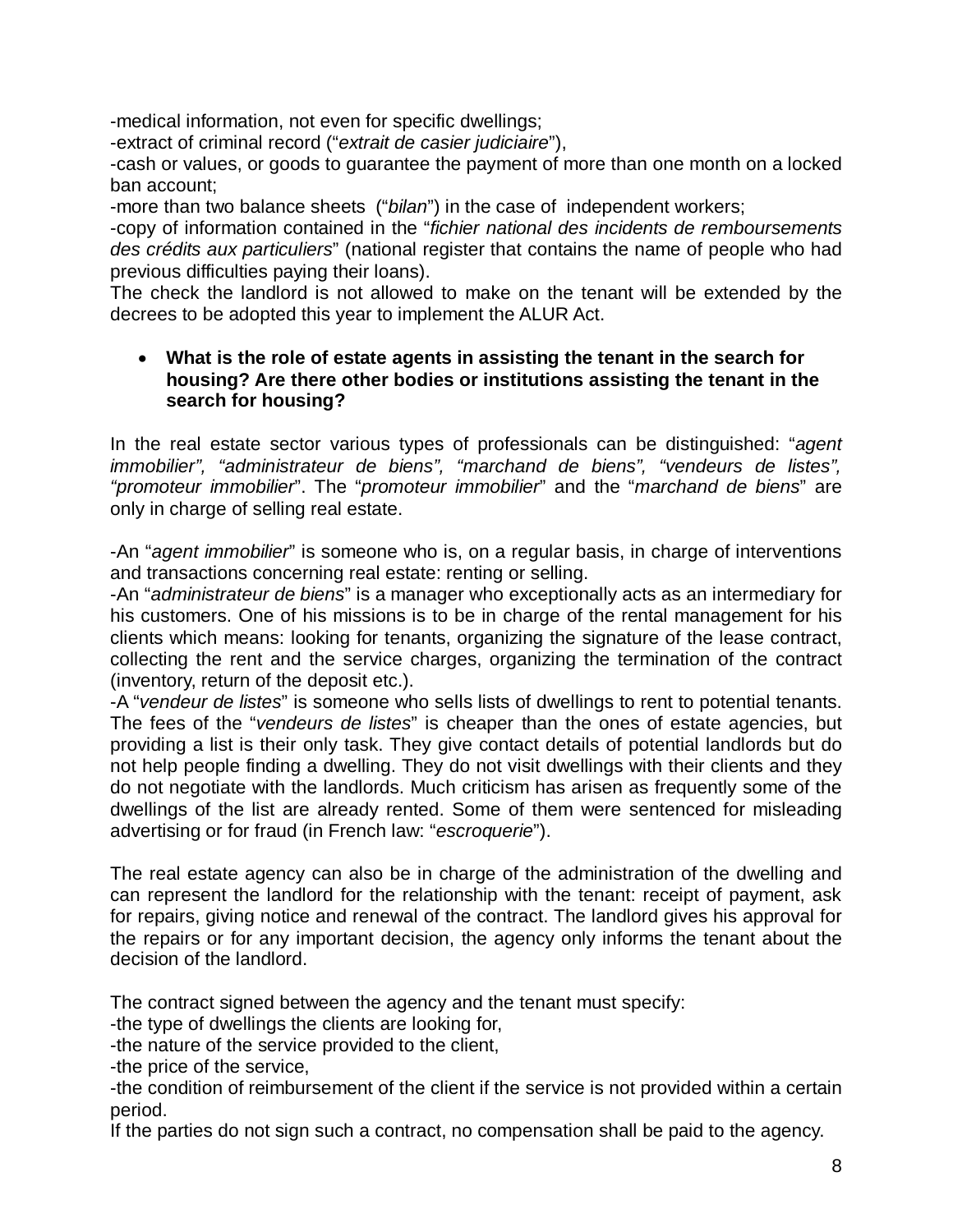The real estate agent has a duty to check that all the conditions are fulfilled to sign the contract. It is also liable for the specifications contained in the lease contract and for all the obligations of the law, e.g. the technical diagnosis that must be given to the tenant or the respect of the rules concerning decent housing. In case of hidden defects, the agent is liable only if he knew the defaults before the conclusion of the contract.

When the real estate agency prepares the lease agreement signed by the tenant and the landlord, it is a private contract "*acte sous seing privé*". If one of the parties does not fulfil his obligations, the only option of the other party is to go to court.

A public officer can witness the signature of a lease agreement: a notary or a judicial officer (i.e. bailiff). In such a case, the deed is more secure and there is no need to go to court to obtain the execution of the contract. When a public officer draws up the contract, he delivers to the parties a copy called "*copie exécutoire*", and this act is directly enforceable. For example, if the tenant does not pay the rent, the landlord can directly contact the relevant judicial officer for the enforcement of the agreement.

## • **Are there any accessible "blacklists" (or equivalent mechanisms) of bad landlords/tenants? Is there a system for rating and labelling preferred landlords/tenants?**

There are no provisions in the French law concerning blacklisting of bad tenants. The independent administrative body in charge of data protection issues, the *Commission nationale informatique et liberté* (i.e. *CNIL*, see [http://www.cnil.fr/\)](http://www.cnil.fr/) rendered a decision on that point. The *CNIL* stated that such a list creates a risk of exclusion (See [http://www.cnil.fr/les-themes/conso-pub-spam/fiche-pratique/article/position-de-la-cnil](http://www.cnil.fr/les-themes/conso-pub-spam/fiche-pratique/article/position-de-la-cnil-sur-les-listes-noires-de-locataires/)[sur-les-listes-noires-de-locataires/\)](http://www.cnil.fr/les-themes/conso-pub-spam/fiche-pratique/article/position-de-la-cnil-sur-les-listes-noires-de-locataires/) . Thus, information must be given to the "bad" tenant prior to his inscription in the list. Only professionals in the rental sector are allowed to create a list of bad tenants and its content must be accessible only to professionals. The *CNIL* recalled that the law prohibits the listing of people, e.g. it is not allowed to put on the list information concerning injunctions to pay the rent.

## **2.2. The rental agreement**

## • **What are the requirements for a valid conclusion of a rental contract (is written form necessary; is registration necessary and if yes, what kinds of fees apply lawfully)?**

Article 3 of the 1989 Act states that the contract must be in writing. It could be an authenticated deed "*acte authentique*" (written by a public officer, a notary or a bailiff) or a private deed (in French: "*acte sous seing privé*"). Each party has a right to ask for a written contract that fulfils conditions of Article 3 of the 1989 Act. If one party refuses to sign a written contract, the lease can be cancelled (in French: "*résiliation*") and the party who refuses to sign can be condemned to damages. To protect the tenant, the judge can also render a decision that will be considered as the valid contract. The judgment will then contain all the requirement of the 1989 Act.

If a notary or a bailiff writes the contract, the fees of writing are divided between the landlord and the tenant.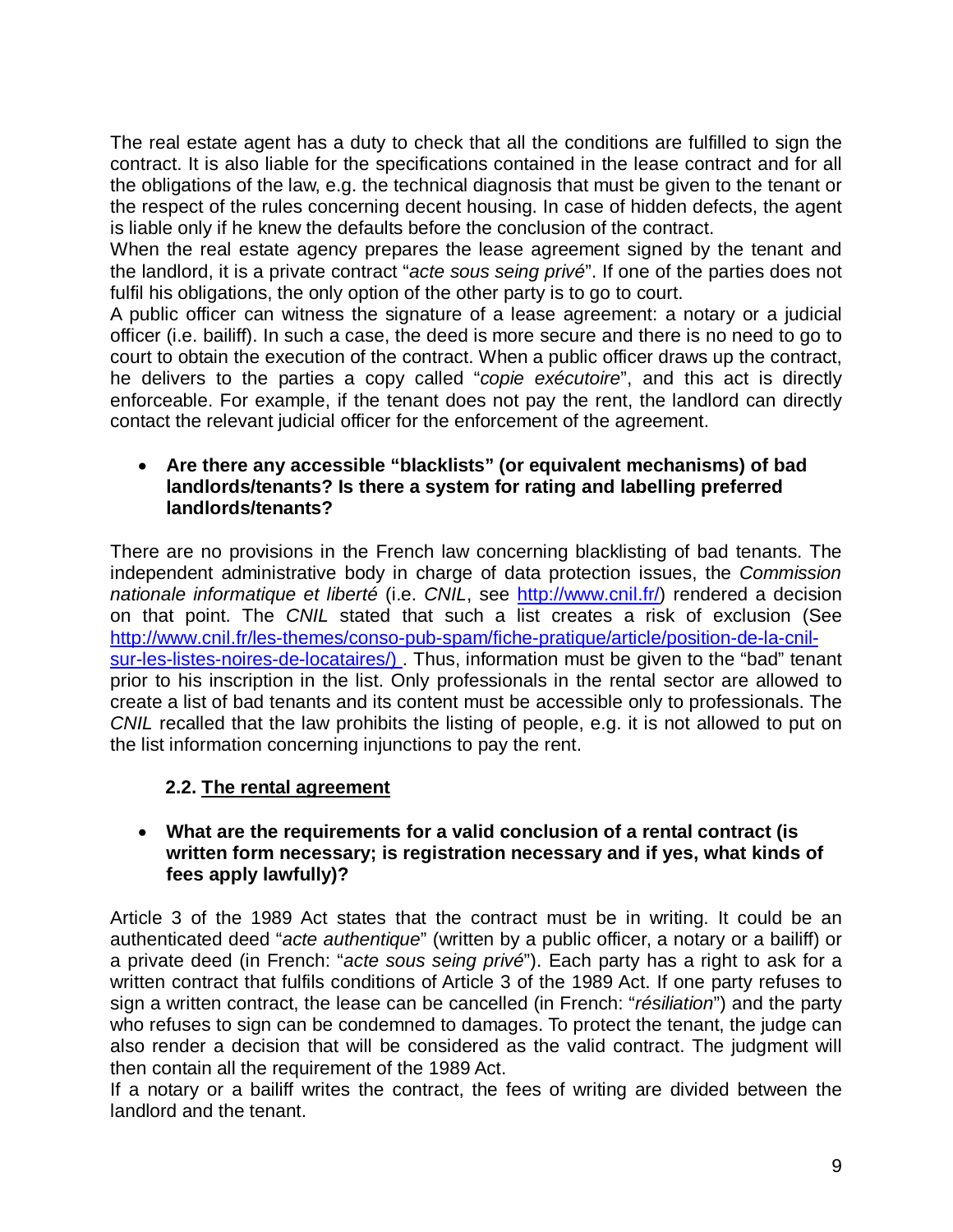There is no registration of the contract in the French law.

The fees the tenant and landlord may have to pay are:

- fees of the rental agency (depending on the contract between each party and the agency)

- fees concerning the intervention of a bailiff or a notary (equally divided between the tenant and the landlord)

- fees of the intervention of a bailiff for the inventory (equally divided between the tenant and the landlord).

## • **What is the mandatory content of a contract?** o **Which data and information must be contained in a contract?**

According to Article 3 of the 1989 Act, in the contract, some provisions are mandatory:

- the identification of the landlord (the name or the denomination, the address of his residence or of his headquarters and if there is one, the name and address of his representative),
- the effective date of the beginning of the contract. Most of the time, this date corresponds with the day of the signature of the contract,
- the duration of the contract. As Article 10 of the 1989 Act specifies what is the legal duration of the contract, it is easy to know the duration even if it not written in the lease (3 years if the landlord is a natural person, in French "*personne physique*"; 6 years if he is a corporate body, in French a "*personne morale*"). The mention is in fact important when the parties choose to sign a contract for a longer period, or if the landlord can benefit from Article 13 of the contract, which allows a shorter contract in specific cases (i.e. when a specific event, known in advance and specified in the contract, justifies that the landlord, natural person, rents his dwelling for less than three years),
- the description of the dwelling and annexes (number of rooms, accessories and equipment that belong to the landlord), precision concerning the use of the place (e.g. if the contract is a mixed contract - residence/commercial - ),
- the rent level; the payment terms
- and, finally, the living area has to be mentioned. The 1989 Act does not give precisions concerning the calculation of the rent, but once should refer to Article R.111-2 of the Building and Housing Code.

According to Article 3 of the 1989 Act, some provisions are optional. It means that there is no need to mention them in the contract, but once they are included they are mandatory for the parties.

Where applicable, the method to review the rent annually should be mentioned. If the contract does not include any provision concerning the increase of the rent, the landlord cannot ask for such an increase. When such a provision is included, the rent can only be increased once a year and the law limits the rate (based on a bench mark index).

If the landlord asks for a security deposit, the amount must be written in the contract (maximum one month rent).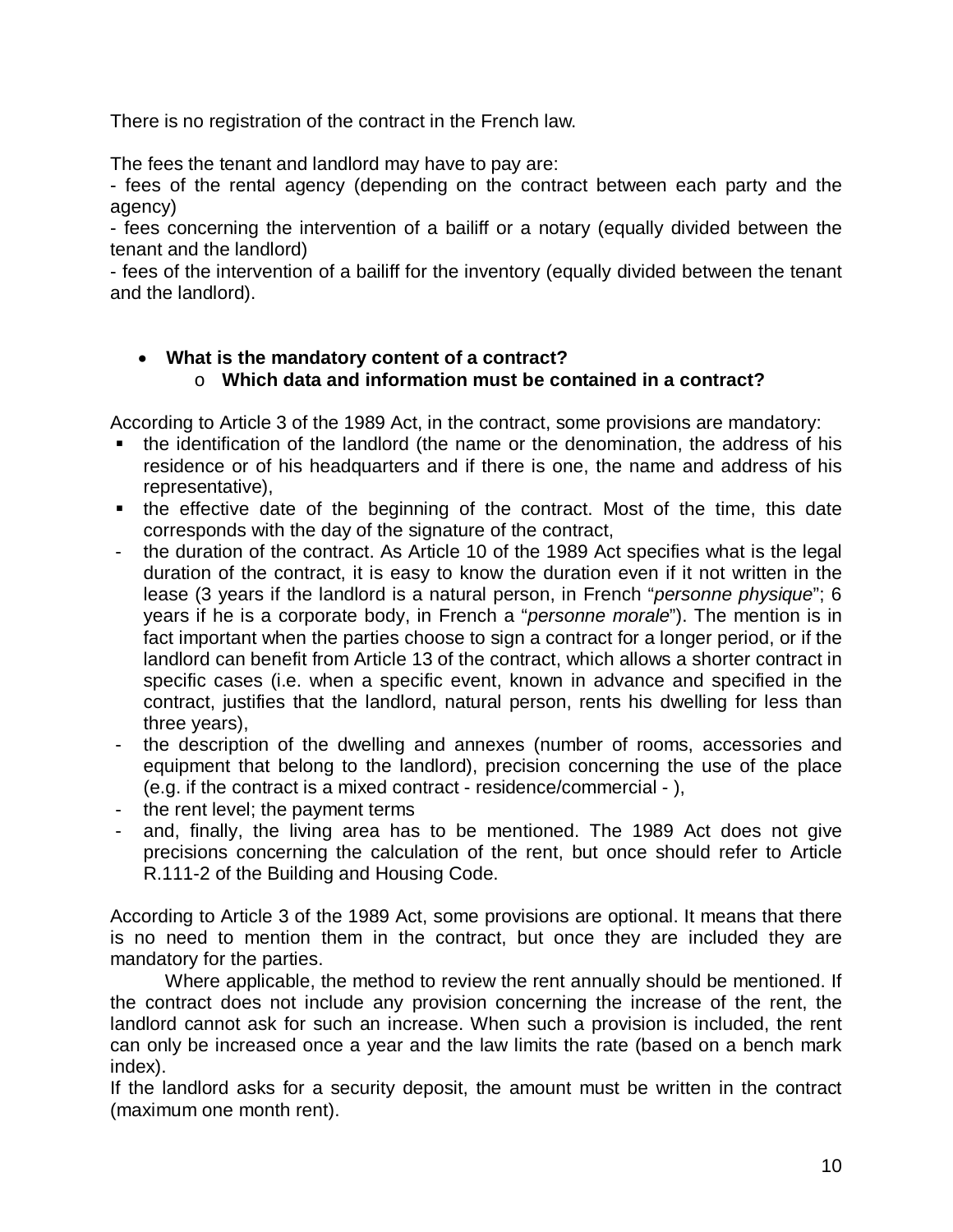The ALUR act creates standard contracts but the content of such contract shall be determined in decrees. But for contract signed after the  $27<sup>th</sup>$  March 2014, the contract shall contain an indication of the last rent, the date when it was paid if he leaves less that 18 months before, and the amount paid to perform works of some works had been made in the premise.

Article 4 specifies which provisions are not allowed in a rent agreement ("*clauses abusives*") and are considered as null if ever they were included.

The provisions are (the following contains a translation plus explanation where required): a) which requires the tenant to accept visit of the dwelling during public holidays or more than two hours a day during working days, in order to sale or rent the leased premises,

b) which requires the tenant to insure the dwelling to an insurance company chosen by the landlord,

c) which requires, for the payment of rent, the automatic debiting on the current bank account of the tenant or which requires the tenant to sign in advance a banker's draft (in French: "*lettre de change*") or a promissory note (in French: "*billet à ordre*"),

d) which requires the tenant to allow the landlord to collect directly the rent or to have it collected directly from his/her salary in the assignable limit,

e) which organises the collective liability of tenants in case of damage to a common element of the rented premise,

f) which obliges the tenant to agree in advance to reimburse the leasehold repairs based on an estimate made only by the landlord,

g) which organises automatic termination of the contract if the tenant does not respect his/her duties for another reason than non-payment of the rent, the charges, the deposit, or for non-compliance with a ruling of a tribunal which has the force of res judicata and which records neighbourhood disturbance,

h) which authorizes the landlord to reduce or remove service stipulated in the contract without any compensation,

i) which authorizes the landlord to collect fines if the tenant does not respect the terms of the contract or condominium rules,

j) which prohibits the tenant to practise political, religious, associative or trade union activities,

k) which requires the tenant to pay for the establishment of the mandatory inventory, except the case the tenant asked a bailiff to make the inventory,

l) which states that the contract is tacitly renewed for a duration smaller than the legal duration (i.e. three years if the tenant is a natural person, in French "*personne physique*", six years if the landlord is a corporate body, in French "*personne morale*");

m) which prohibits the tenant to seek the liability of the landlord or which exempts the landlord from any kind of liability,

n) which prohibits the tenant to accommodate people who do not usually live with him,

o) which requires the tenant to pay, when entering the premises, more money than the money for the payment of agency fees (see Article 5 of the 1989 Act) or the deposit (Article 22 of the 1989 Act),

p) which requires the tenant to pay the cost to send him the rent receipt, or to pay more litigation costs that the ones stated in the procedural law,

q) which states that the tenant is automatically liable for any damage observed in the dwelling,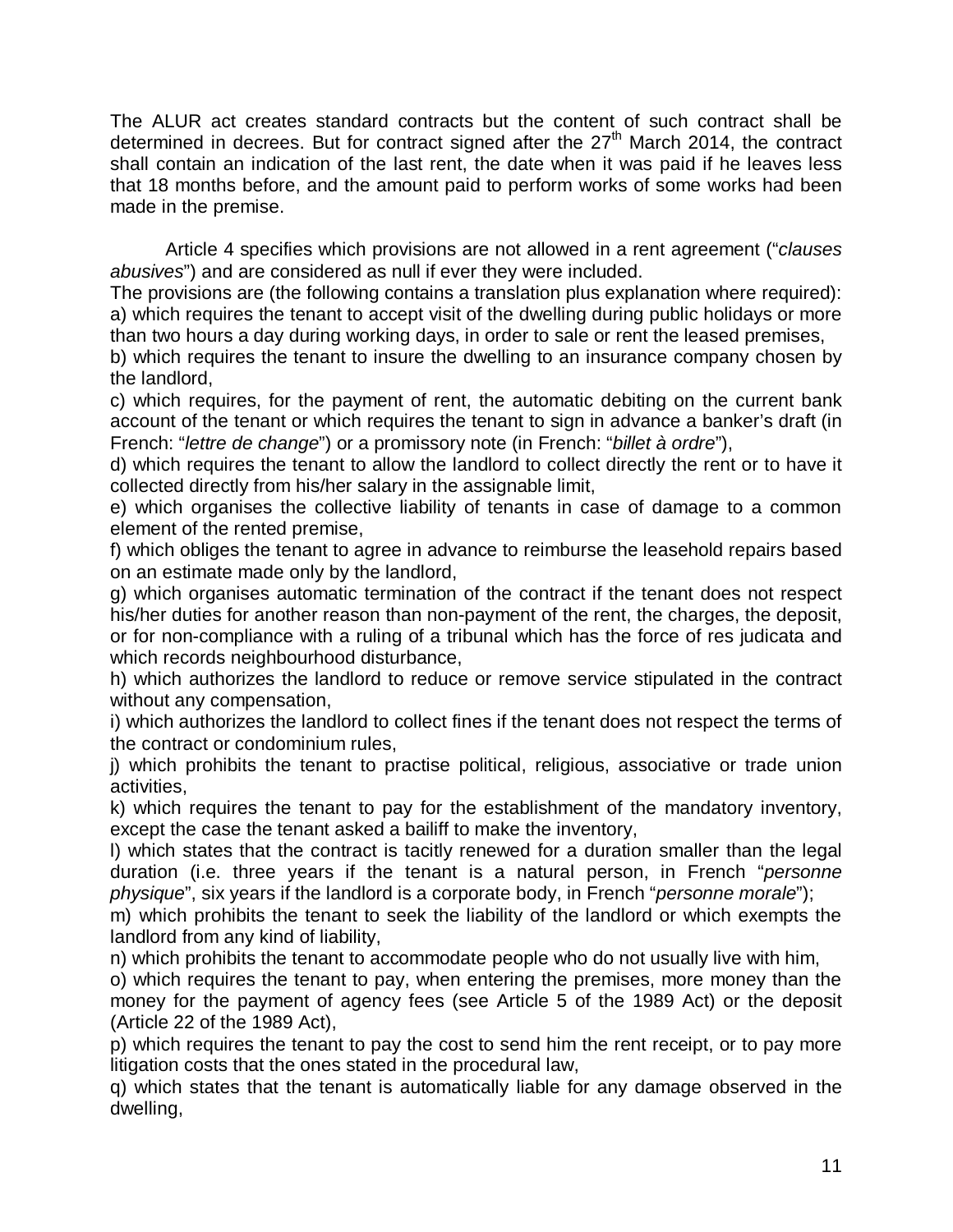r) which prohibits the tenant to claim compensation to the lessor when he/she performs work in the dwelling for more than forty days,

s) which allows the landlord to terminate automatically the lease agreement by a referee which is a judicial process that cannot be challenged.

The ALUR Act adds new provisions to the list of the article 4. First, article 4 i) is modified to prevent the landlord to collect penalties if the tenant does not respect the contract or condominium rules. Second, article 4 k) is now limited to provision obliging the payment by the tenant of the establishment of the inventory when he lives the dwelling. The duration of the article 4 r) is reduced from 40 days to 21. Finally, an article 4 t) is created. It states that is null the provision "which requires that the tenant, in addition to the rent concerning the occupation of the dwelling, has to sign a contract for the rental of equipment." The new provisions are applicable for the contract signed after its entry into force the 27 March 2014.

An inventory (in French: "*état des lieux*") must also be joined to the contract (Article 3 of the 1989 Act). Such a document is realised both when the tenant enters the dwelling and when he leaves. It is realised jointly by the landlord and the tenant or by their representatives (e.g. real estate agency or a specific agency). If a third party is in charge of the realisation of the document, the cost is not directly or indirectly paid by the tenant. If for any reason (e.g. refusal of the tenant or of the landlord to sign the document), the document cannot be written jointly one of the parties can ask for the intervention of a bailiff. The costs, which are fixed by a State Decree, are divided between the tenant and the landlord. Parties are given notice of this procedure at least seven days in advance.

The document describes precisely each room of the dwelling and all the equipment, both fixed and moveable items. For the heating system, the tenant has a right to ask for a change of the inventory during the first month when he starts warming the place. If the heating system does not work properly, the tenant can ask for a change of the inventory to mention its malfunction. Comparing the inventories drawn up when entering the dwelling and when leaving will have an impact on the deposit the tenant is entitled to: the amount of the repairs is deducted from the amount of the deposit. If no inventory is established, the tenant is considered to have received the dwelling in good conditions (See Article 1731 of the Civil Code). The party that refuses to be present during the inventory is not allowed to ask for the application of Article 1731 of the Civil Code.

The ALUR act also modifies the inventory. Decrees shall be adopted to give details about the distribution of the costs. Some provisions are applicable since the  $27<sup>th</sup>$  March 2014: the inventory shall mention the meter-reading of the various energies (gas/electricity).

A technical diagnosis (in French: "*diagnostic technique immobilier*") must also be joined to the rent contract and is composed of three documents. The first one is called "*diagnostic de performance énergétique*", which means that an analysis of the energy performance of the dwelling is made. The second one is called "*constat de risque d'exposition au plomb*" and concerns the existence of lead in the pipework. The third diagnosis is the "*état des risques naturels miniers et technologiques*", which aims to inform the tenant about risks concerning the area where the dwelling is located. These risks can be natural (floods, landslides), mining or technological (industrial, chemical) hazards.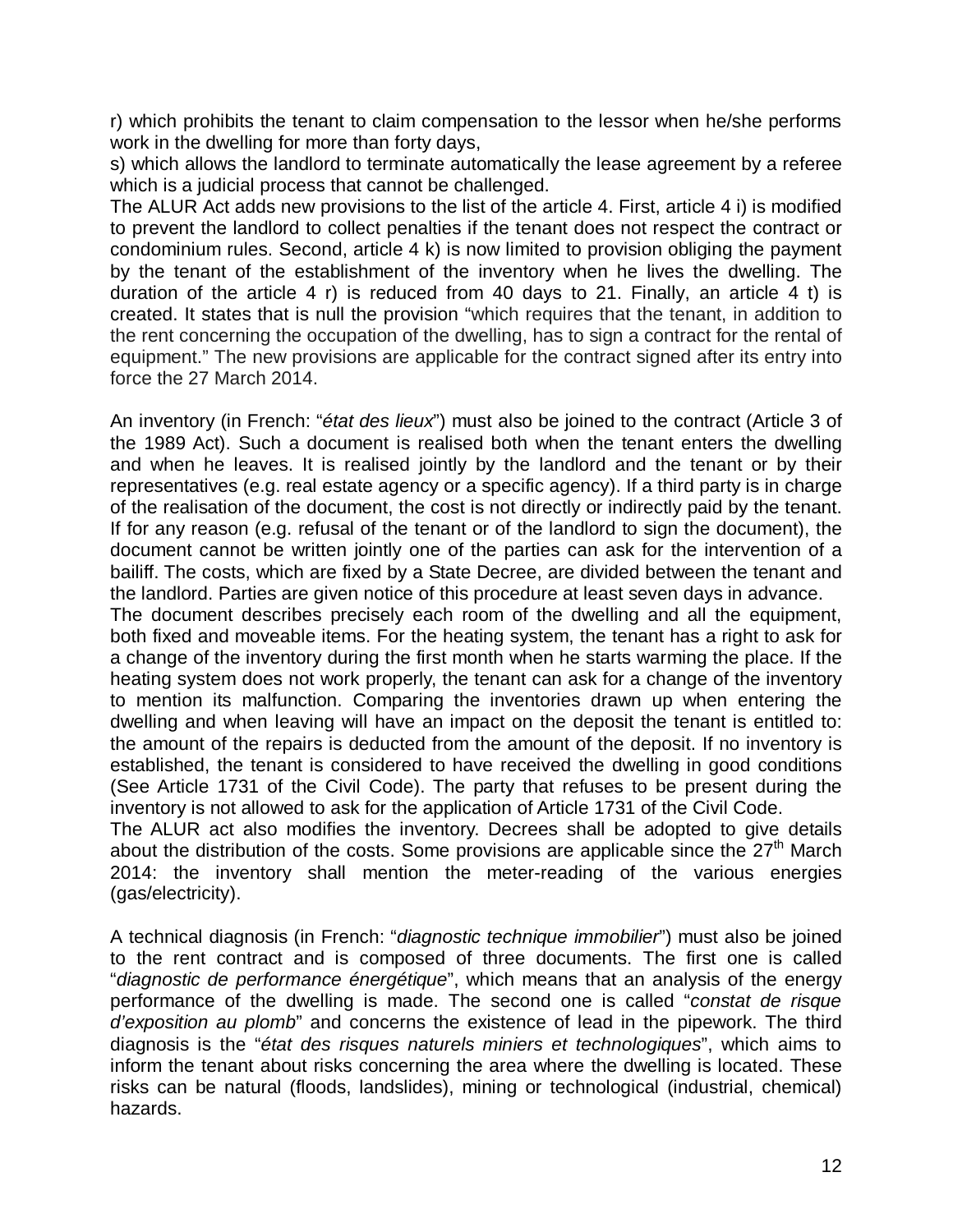Finally, a last diagnosis concerning asbestos has to be made. It does not have to be handed out to the tenant but it has to be kept at his disposal. The ALUR Act specifies that this last diagnosis shall be included with the other documents in the technical diagnosis for the contracts concluded after the  $27<sup>th</sup>$  March 2014.

## o **Duration: open-ended vs. time limited contracts (if legal, under what conditions?)**

French law prohibits open-ended contracts (Article 1709 of the Civil Code). Concerning the lease of a dwelling, the 1989 Act specifies two different durations depending on the situation of the landlord. The durations specified by the law are mandatory.

If the landlord is a corporate body (In French: "*personne morale*") Article 6 states that the duration of the contract is six years. If the landlord is natural person (in French "*personne physique*") the duration of the contract is three years.

Article 10 of the 1989 Act organizes an automatic right to renewal. The contract is renewed for the same duration as the first time, and it can be indefinitely renewed when it arrives to its term, i.e. it can be renewed an indefinite number of times. There are only a few reasons that allow the landlord to terminate the contract at the end of the lease (see termination of the contract).

If the flat is furnished, the duration is one year or nine months if the tenant is a student (Art. L632-1 of the Building and Housing Code). There is also an automatic right to renewal for the same duration, except when the tenant is a student. The ALUR Act creates a specific and entire regime for the furnished flat signed after the  $27<sup>th</sup>$  March 2014. The rules concerning this regime are included in the 1989 Act (articles 25-3 to 25- 11). The duration remains the same with the new law (9 or 12 months).

## o **Which indications regarding the rent payment must be contained in the contract?**

Article 3 of the 1989 Act, specifies that the amount of rent and the moment of payment must be indicated in the contract. If the landlord wants to increase the rent annually, he has to add a provision in the contract giving details about the calculation (based on a benchmark index).

#### • **Repairs, furnishings, and other usual content of importance to tenant** o **Is it legal for the landlord to shift the costs for certain kinds of repairs**

## **(if yes, which?) to the tenant?**

The Decree 87-712 of 26 August 1987 provides a very precise list of the costs that must be supported by the tenant (see table).

According to Article 1756 of the Civil Code one repair should be added to the list provided by the 1987 Decree: the cleaning of the wells and cesspools, except if there is a provision in the contract saying the contrary. If the tenant does not carry out the repairs or reimburse the landlord who performed them, he can be condemned to pay them and also to pay damages.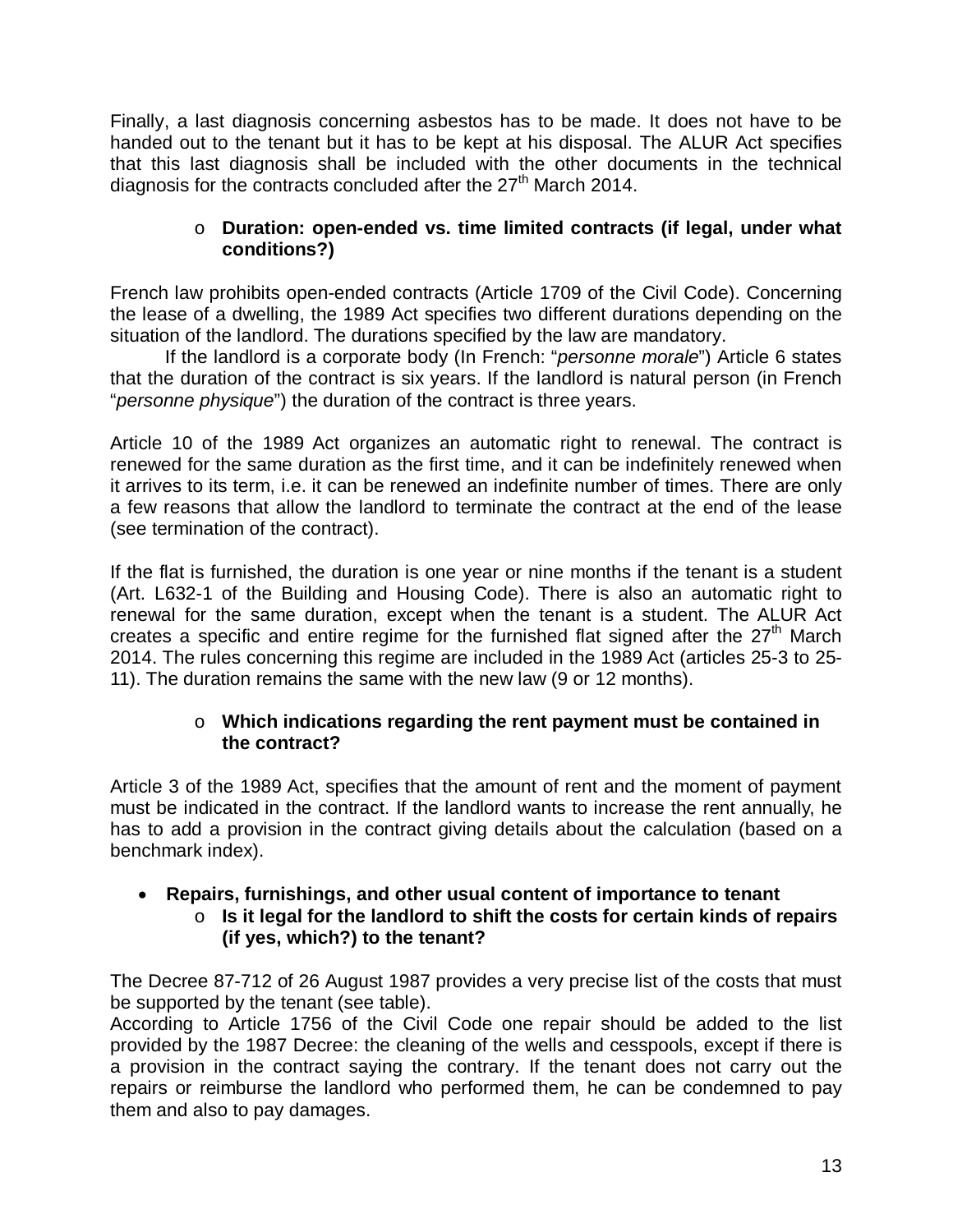The ALUR Act indicates that a decree will be adopted to define dilapidation. The new act also give details about the condition of realisation of work at the cost of the landlord (no works during the week-end without the authorisation of the tenant, access of the dwelling to prepare the work).

|                                                                            | Rental repairs (to be performed by the<br>tenant)                                                                                                                                                                                                                                                                                                                                                                                                                                                                                                                                                |
|----------------------------------------------------------------------------|--------------------------------------------------------------------------------------------------------------------------------------------------------------------------------------------------------------------------------------------------------------------------------------------------------------------------------------------------------------------------------------------------------------------------------------------------------------------------------------------------------------------------------------------------------------------------------------------------|
| External areas exclusively for the use of<br>the tenant has exclusive use. | • a) Private gardens:<br>routine maintenance, including driveways,<br>ponds and swimming<br>lawns,<br>pools,<br>pruning, weeding trees and shrubs;<br>replacement of shrubs,<br>repair<br>and<br>replacement of mobile watering system<br>• b) Awnings, canopies and terraces:<br>removal of foam and other plants.<br>• c) Downspouts and gutters: disgorging<br>ducts.                                                                                                                                                                                                                         |
| Openings                                                                   | • a) Sections such as open windows and<br>doors:<br>lubrication of hinges;<br>minor repairs of buttons, door handles and<br>hinges, including replacement of bolts and<br>pins<br>• b) Glazing:<br>rehabilitation of mastics;<br>replacement of deteriorated windows<br>• c) Devices occulting light such as blinds<br>and shutters:<br>lubrication;<br>Replacement including ropes, pulleys or a<br>few blades<br>• d) Locks and security locks:<br>lubrication;<br>replacement of small parts as well as lost<br>or damaged keys<br>• e) Grilles:<br>cleaning and<br>lubrication,<br>including |
| Interior parts                                                             | replacement of bolts and pins<br>• a) Ceilings, walls and interior partitions:<br>-cleaning;<br>minor corrections of paint work and<br>tapestries; replacing coating materials<br>such as ceramic, mosaic, plastic, filling<br>holes, or similar made similar repairs;<br>• b) Parquet floors, carpets and other floor<br>coverings:<br>-Polishing and vitrification;                                                                                                                                                                                                                            |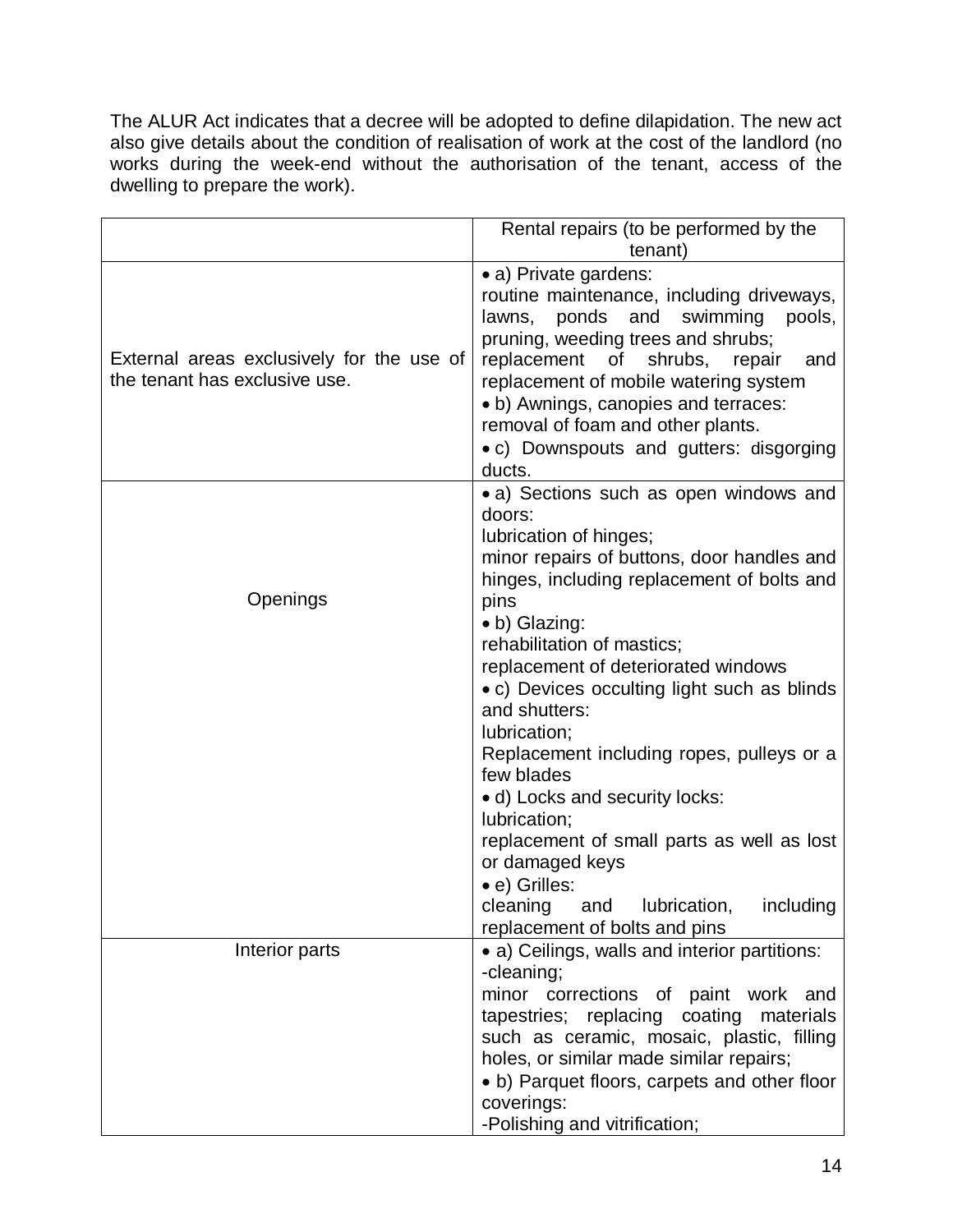|                                         | -Replacement of parquet floor boards and<br>repairs of carpets<br>and<br>other<br>floor<br>coverings, especially in case of stains and<br>holes                                                                                                                                                                                                                                                                                                                                                                                                                                             |
|-----------------------------------------|---------------------------------------------------------------------------------------------------------------------------------------------------------------------------------------------------------------------------------------------------------------------------------------------------------------------------------------------------------------------------------------------------------------------------------------------------------------------------------------------------------------------------------------------------------------------------------------------|
|                                         | • c) Fitted wardrobes and joinery such as<br>and<br>skirting<br>boards<br>beadings<br>and<br>mouldings: Replacing closet shelves and<br>and repairing their<br>cleats<br>closure;<br>attachment fittings and replacement of<br>woodwork.                                                                                                                                                                                                                                                                                                                                                    |
|                                         | • a) Water mains:<br>disgorging, including<br>replacement<br>0f<br>gaskets and clamps<br>• b) gas pipelines:                                                                                                                                                                                                                                                                                                                                                                                                                                                                                |
| Plumbing                                | current<br>valves, traps<br>and<br>vents<br>maintenance;<br>periodic replacement hoses connection<br>• c) Septic tanks, cesspools and latrines:<br>draining<br>· d) Heating, hot water and plumbing<br>production:<br>replacement of bimetallic, pistons,<br>membranes, water boxes, piezo ignition,<br>valves and seals of gas appliances;<br>washing and cleaning of radiators and<br>piping;<br>replacement of seals, valves and glands<br>taps;<br>replacement of seals, gaskets, pipes and<br>shower hose,<br>• e) Sinks and fixtures:<br>Cleaning<br>lime<br>deposits,<br>replacement |
| Equipment installations for electricity | hoses showers<br>Replacement of switches, sockets, circuit<br>breakers and fuses, bulbs, fluorescent<br>tubes; repair or replacement of rods or<br>protective sheets                                                                                                                                                                                                                                                                                                                                                                                                                        |
| Other equipment mentioned in the lease. | Current<br>and<br>minor<br>$\bullet$ a)<br>repairs<br>0f<br>appliances such as refrigerators, washing<br>machine and dishwasher, tumble dryer,<br>cooker hoods, softeners, solar collectors,<br>conditioning<br>units,<br>pumps,<br>air<br>heat<br>individual<br>furniture,<br>antennas,<br>taped<br>fireplaces, windows and mirrors:<br>•b) Petty repairs necessitated by removal<br>of draught-excluder;<br>•c) Lubrication and replacement of seals                                                                                                                                      |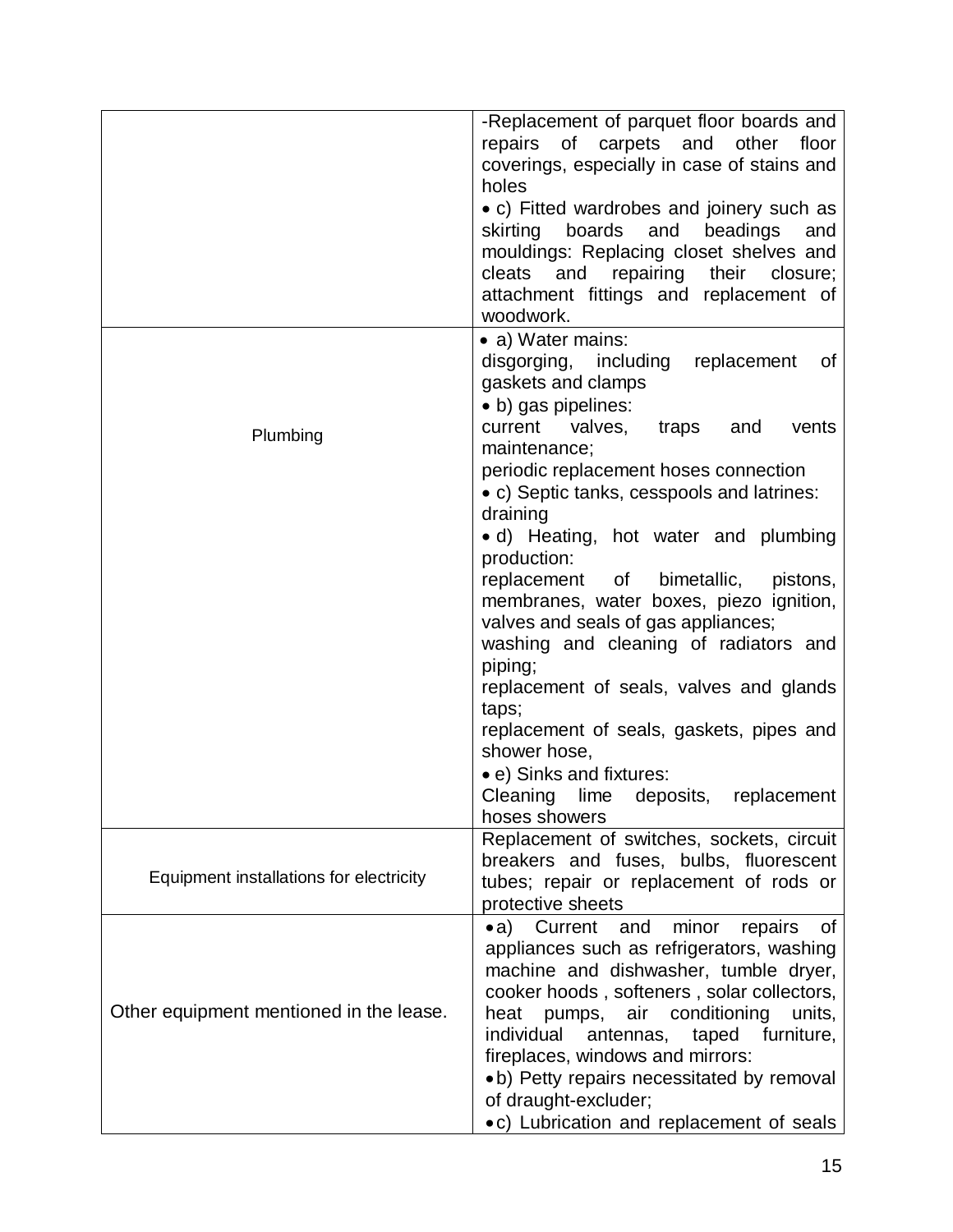| • d) Sweeping ducts and flue gas ducts. |
|-----------------------------------------|
|-----------------------------------------|

## o **Is the landlord or the tenant expected to provide furnishings and/or major appliances?**

If the dwelling is rented unfurnished, the landlord is not expected to provide furniture. Sometimes the kitchen is equipped with an oven, a fridge, hot plates, but this is not mandatory.

If the dwelling is rented furnished, the landlord is supposed to have it equip it with the necessary equipment for a normal daily life. Worthless furniture is not considered as sufficient. The ALUR Act creates a definition of furnished dwelling that is included at article 25-4 of the 1989 Act: "A furnished accommodation is a decent housing with furniture, sufficient in number and in quality, to allow the tenant to sleep, eat and live properly according to the needs of everyday life".

### o **Is the tenant advised to have an inventory made so as to avoid future liability for losses and deteriorations (especially in the case of a furnished dwelling)?**

An inventory must be joined to the contract (Article 3 of the 1989 Act). The tenant has a right to demand this inventory if the landlord has not provided one. He is more than advised to do so. If no inventory is made, the tenant is assumed to have received the dwelling in good condition. The tenant can appoint a bailiff to make the inventory; both parties will share the cost. At the end of the contract, a new inventory must be made for the restitution of the deposit. The ALUR Act specifies that the inventory shall mention the meter-reading of the various energies (gas/electricity). Decrees shall be adopted for other changes in the realization of the inventory.

## o **Any other usual contractual clauses of relevance to the tenant**

The clauses that must or must not be included are explained in the question concerning the content of the contract.

## • **Parties to the contract**

## o **Which persons, though not mentioned in the contact, are allowed to move into the apartment together with the tenant (partner, children etc.)?**

There is no provision in the 1989 Act or in the Civil Code concerning people that are allowed to move in with the tenant. The situation is slightly different if the person is not a member of the family of the tenant.

If the person who moved in with the tenant is a member of his family, the right to respect for private and family life as protected by the Article 8 of the European Convention on Human rights can be used. Therefore, the landlord has no right to prevent family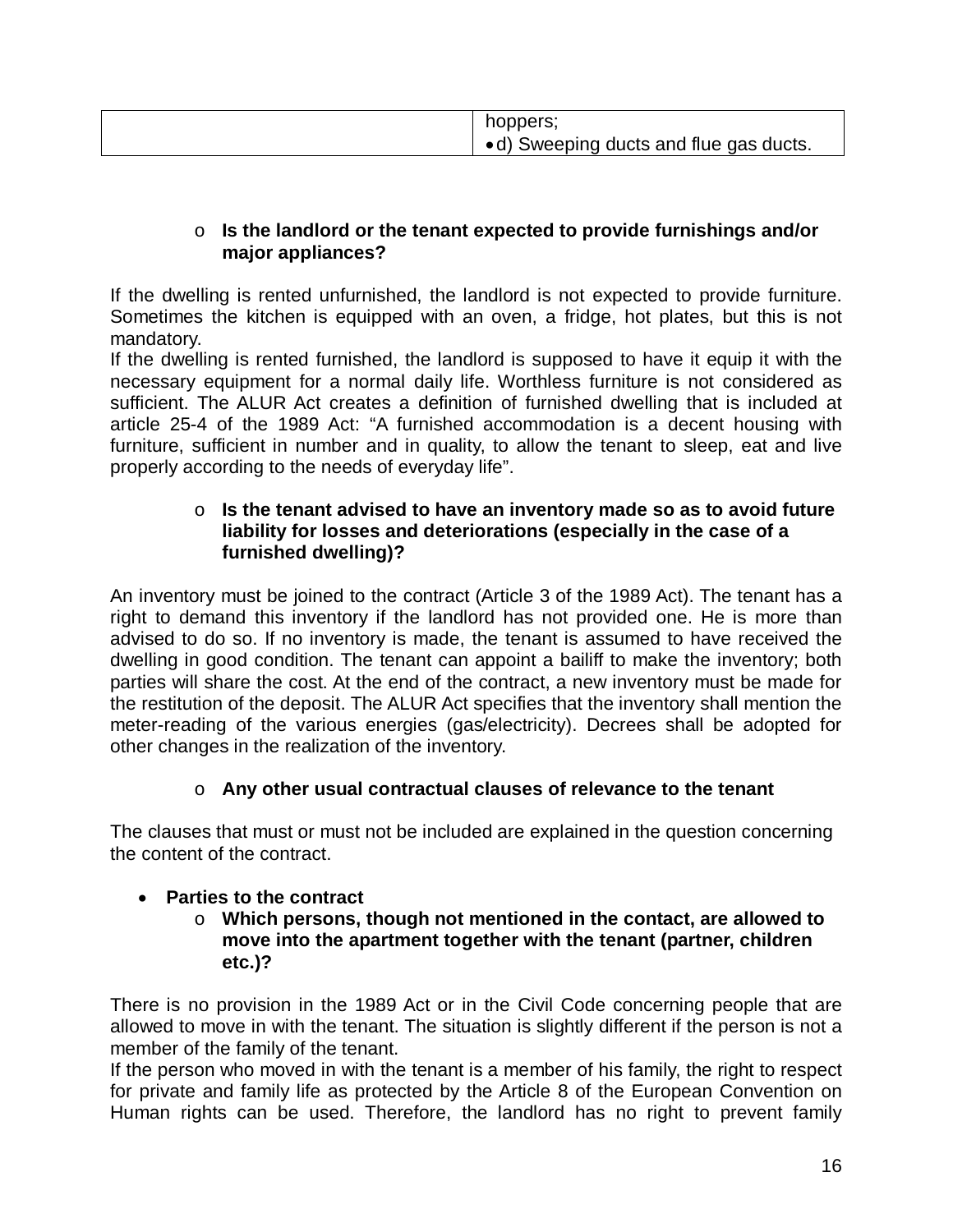members of the tenant to move in with the tenant.

If the tenant is married, Article 1751 of the Civil Code states that the spouses are coholder of the lease agreement. It means that both spouses have to respect the duties of the tenant and the landlord has to fulfil his obligations toward both of them. In such a case it is obvious that the spouses have a right to live in the rented dwelling even if only one of them signed the rent agreement The co-ownership of the lease agreement is maintained until the divorce of the couple. Even after one of them moves out, the landlord is entitled to ask him to pay the rent.

The solution is different when the tenant is linked to someone by a partnership (in French: *PACS*, i.e. *Pacte civil de solidarité*). They are not co-owner of the lease agreement. According to Article 515-4 of the Civil Code, the partner of the tenant is only jointly liable for the payment of the daily life needs, except for costs that are obviously too high. It means that the partner may have to pay the rent, if it is not obviously too high considering their income.

For contract signed after the  $27<sup>th</sup>$  March 2014, the ALUR Act changes the situation of the partner. If they ask so, they can be co-owner of the contract. In case they split, as for a divorce, the judges can decide who keeps the dwelling.

The situation of partners and spouses is similar if the tenant did not inform the landlord that he is married or in a partnership. According to Article 9-1 of 1989 Act, in such a case, the document served to the tenant is also valid for the partner or spouse. This one is liable for the non-execution of the obligations of the tenant without being personally served. This provision intends to protect the landlord as in that case the tenant did not give the information needed. E.g. if the landlord wants to give notice to the parties, he needs to serve the notice to all of them, but if the landlord is not aware of the fact that the tenant is married, he will not give him notice. Thus, it is fair to consider that if information is hidden from him, the service on the sole tenant is valid.

In case a couple is not married or linked by a partnership, they can both live in the same dwelling but the person who did not sign the contract is not linked to the landlord, i.e. he is not protected by the content of the 1989 Act and has no obligation to pay the rent if the tenant does not.

If the person who moved in with the tenant is one of his friends, this situation can fall under the scope of Article 8 of the European Convention on Human rights as the tenant has a right to family life. The moving in of a friend can be considered as belonging to the family life of the tenant, and thus protected for the same reason as the moving in of a family member (spouse or child).

The only provision in the 1989 Act concerning the right to invite people can be found with the article concerning unfair provisions. Article 4,n) of the 1989 Act states that a provision preventing the tenant from accommodating people that are not living usually living with him is null. This article is not applicable when someone wants to move in with the tenant but it reveals the wish of the legislator to protect the privacy of the tenant. However, there are two limits to the possibility of the tenant to have someone moving in with him. First, the tenant has to respect his obligations, especially his obligation of a peaceful enjoyment of the dwelling (Article 7b of the 1989 Act). Second, the tenant is not allowed to sublet a part of the dwelling, except if he obtains the authorization of the landlord, (Article 8 of the 1989 Act) (see the specific question).

## o **Is the tenant obligated to occupy the dwelling (i.e. to use as tenant's**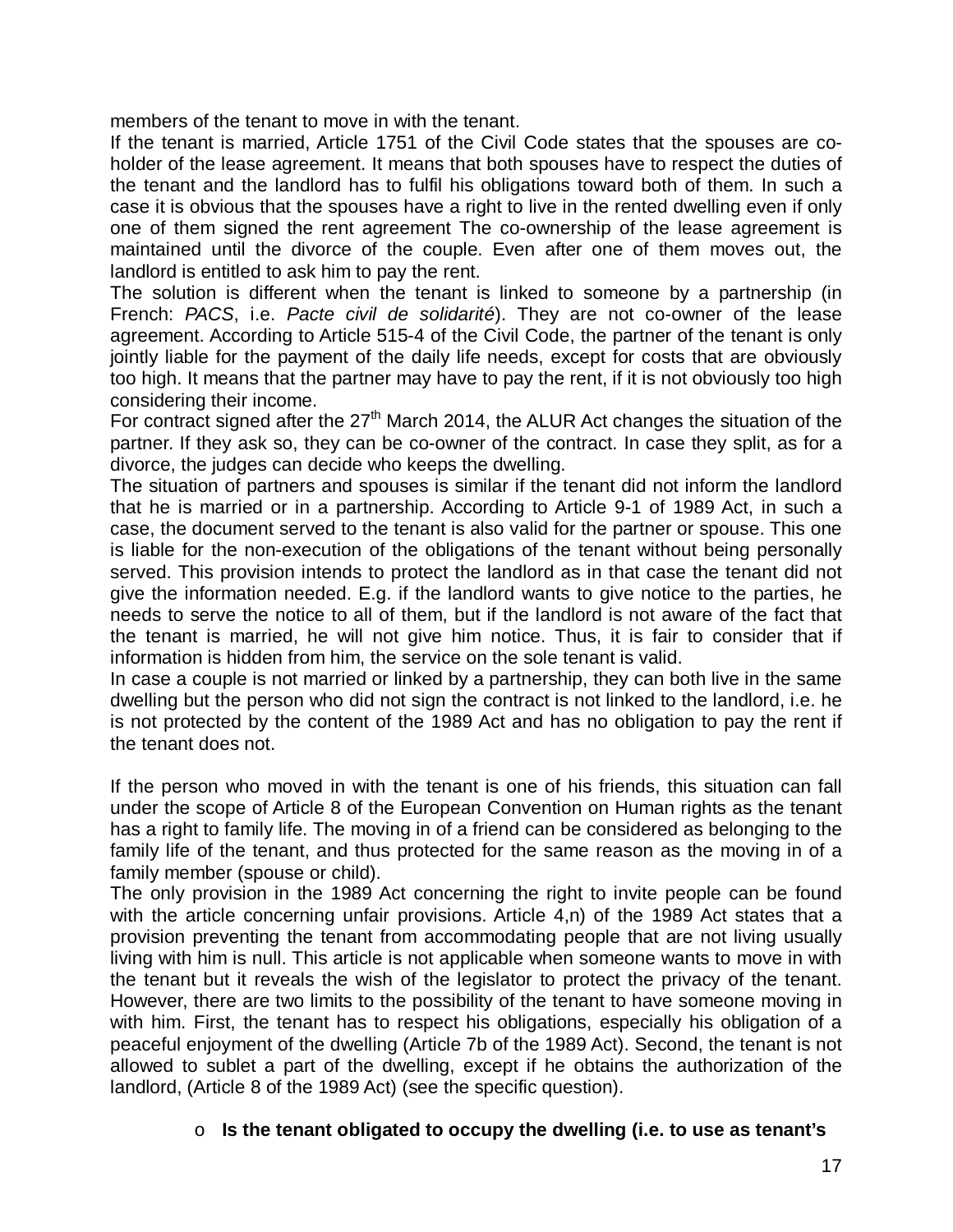## **primary home)?**

The tenant is not obliged to live in the dwelling but he has to furnish the dwelling. The law offers a kind of guarantee to the landlord. Article 2332 of the Civil Code states that the tenant has to furnish the flat so that the landlord can seize the contents if the tenant does not pay the rent or other charges. The lien of the landlord concerns all the movables in the house, including movables that do not belong to the tenant, except if it is possible to prove that the landlord was aware of the origin of these movables when they were put in the dwelling.

Article 14-1 of the 1989 Act states that the landlord can ask the tenant to prove he occupies the dwelling if some reasons make the landlord think that the tenant abandoned the dwelling. If the tenant does not answer to the letter of the landlord, this one can ask a bailiff to certify that the dwelling is abandoned and if necessary to make a list of its content and to establish its value. If the dwelling is abandoned, the landlord is allowed to bring the dispute before the judges who can declare the termination of the contract and if necessary organise a sell of its content (for example to pay the charges and rent due to the landlord).

- o **Is a change of parties legal in the following cases?**
	- **divorce (and equivalents such as separation of non-married and same sex couples);**
	- **apartments shared among students (in particular: may a student moving out be replaced without permission of the landlord);**
	- **death of tenant;**
	- **bankruptcy of the landlord;**

To answer this question, the term tenant refers only to the person who signed the lease agreement. Several situations have to be distinguished: the divorce of the tenant, the separation from his partner of from the person he lives with, the situation of students sharing a flat and the death of the tenant.

| Article 14 of the 1989 Act                              | If the tenant abandons the<br>dwelling (in French:<br>"abandon de domicile") | If the tenant dies                              |
|---------------------------------------------------------|------------------------------------------------------------------------------|-------------------------------------------------|
| Without any condition, the<br>contract continues in the | -his/her spouse<br>-his/her partner                                          | -his/her spouse<br>-his/her partner             |
| benefit of                                              |                                                                              |                                                 |
| The contract continues if<br>the person was living with | -his/her descendant<br>-the person he/she lives                              | -his/her descendant<br>-the person he/she lives |
| the tenant for at least a year                          | with                                                                         | with                                            |
| at the date of the desertion                            | -his/her forbears                                                            | -his/her forbears                               |
| in the benefit of                                       | -people dependant on him                                                     | -people dependant on him                        |
|                                                         |                                                                              |                                                 |

o **Subletting: Under what conditions is subletting allowed? How can an**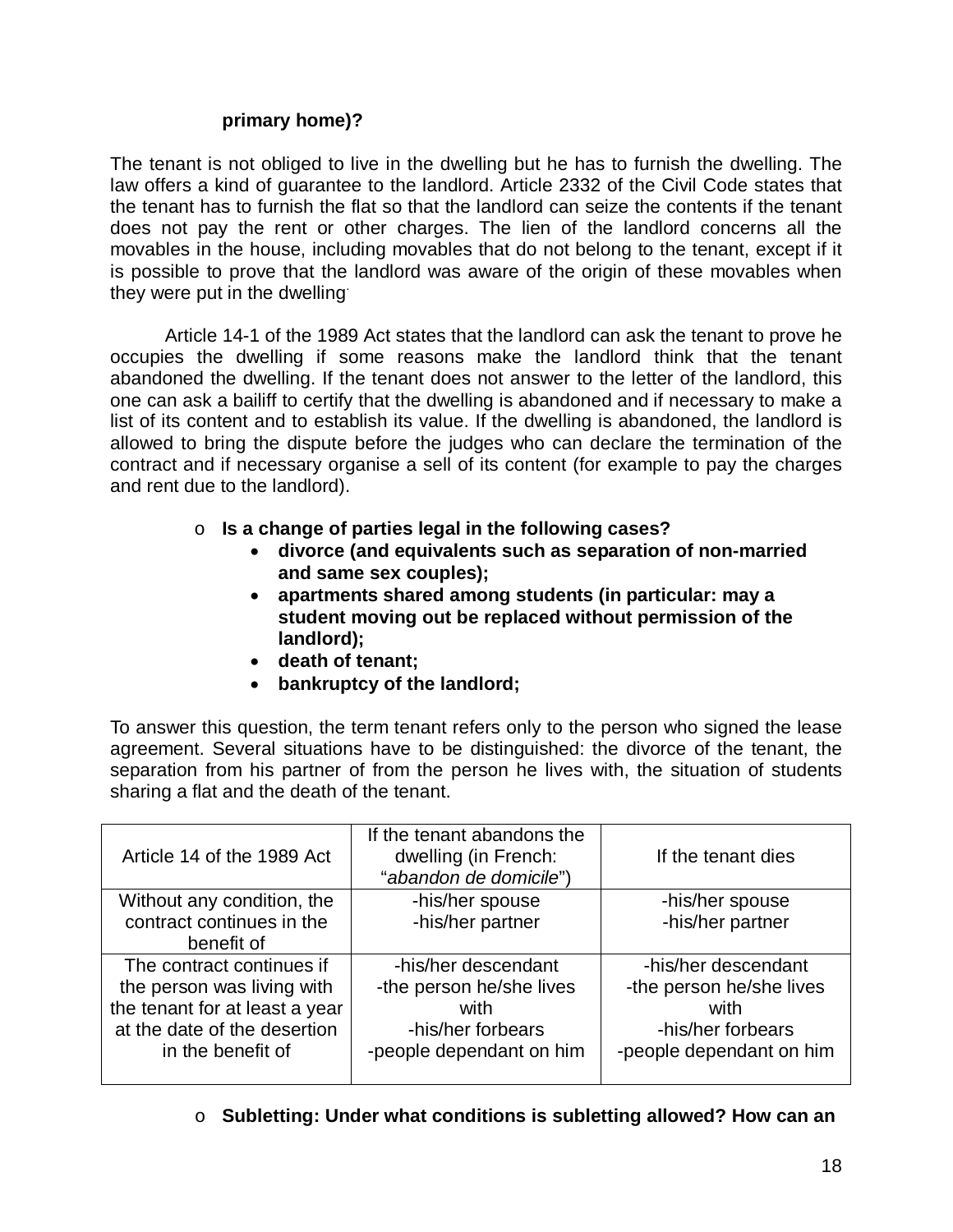#### **abuse of subletting (when the tenant is offered not an ordinary lease contract but only a sublease contract) be counteracted?**

According to Article 8 of the 1989 act, subletting is in principle not allowed. However, the landlord can give his approval to the tenant. In such a case he must agree on the fact that the tenant sublets his dwelling but also on the price of the rent. The law also specifies that the price of the rent per square meter of living space subleased shall not exceed the price paid by the main tenant. If the main contract terminates, the sub-tenant has no rights toward the landlord. E.g. the sub-tenant cannot obtain an extension of the contract.

Article 8 also states that in case of flat sharing, the 1989 Act is not applicable to the subletting contract. Thus the provisions of the Code Civil apply (Articles 1709 to 1778 of the Civil Code). The parties, tenant and subtenant, can decide that some provisions of the 1989 Act are applicable, but the tenant can never offer the same protection to the subtenant as a real landlord as he is not the owner of the dwelling.

The only solution for the landlord if his dwelling is subleased without his agreement is to go to court to seek the termination of the contract. He has to prove that the tenant, by subletting, does not respect his own contract.

## o **Does the contract bind the new owner in the case of sale of the premises?**

In case of sale of the premise, the contract binds the new owner who is not able to terminate the contract before its term. The new owner has to send his details to the tenant so that the tenant can pay him the rent (Article 3 of the 1989 Act).

- **Costs and Utility Charges**
	- o **What is the relevant legal regulation of utilities (i.e. the supply of water, heating and electricity)? Must the landlord or the tenant conclude the contracts for provision of utilities?**
	- o **Which utilities may be charged from the tenant by the landlord? What is the standard practice?**
	- o **Is the tenant responsible for taxes levied by local municipalities for the provision of public services (e.g. for waste collection or road repair)?**
	- o **Is it lawful to shift condominium costs, and if yes, which ones, onto the tenant (e.g. housekeeping costs)?**

For provision of utilities, the tenant is supposed to conclude himself the contracts with the suppliers. Sometimes, for water supply, there is only one contract for the complete building. In such a case, the water is included in the charges the tenant has to reimburse to the landlord.

A statement of charges is sent to the tenant one month prior to the annual adjustment. The statement shall indicate the different categories of expenditure, which the charges are related to and, where relevant, the amount consumed, for example, water and energy. If the dwelling is located in a co-owned building, the statement shall specify how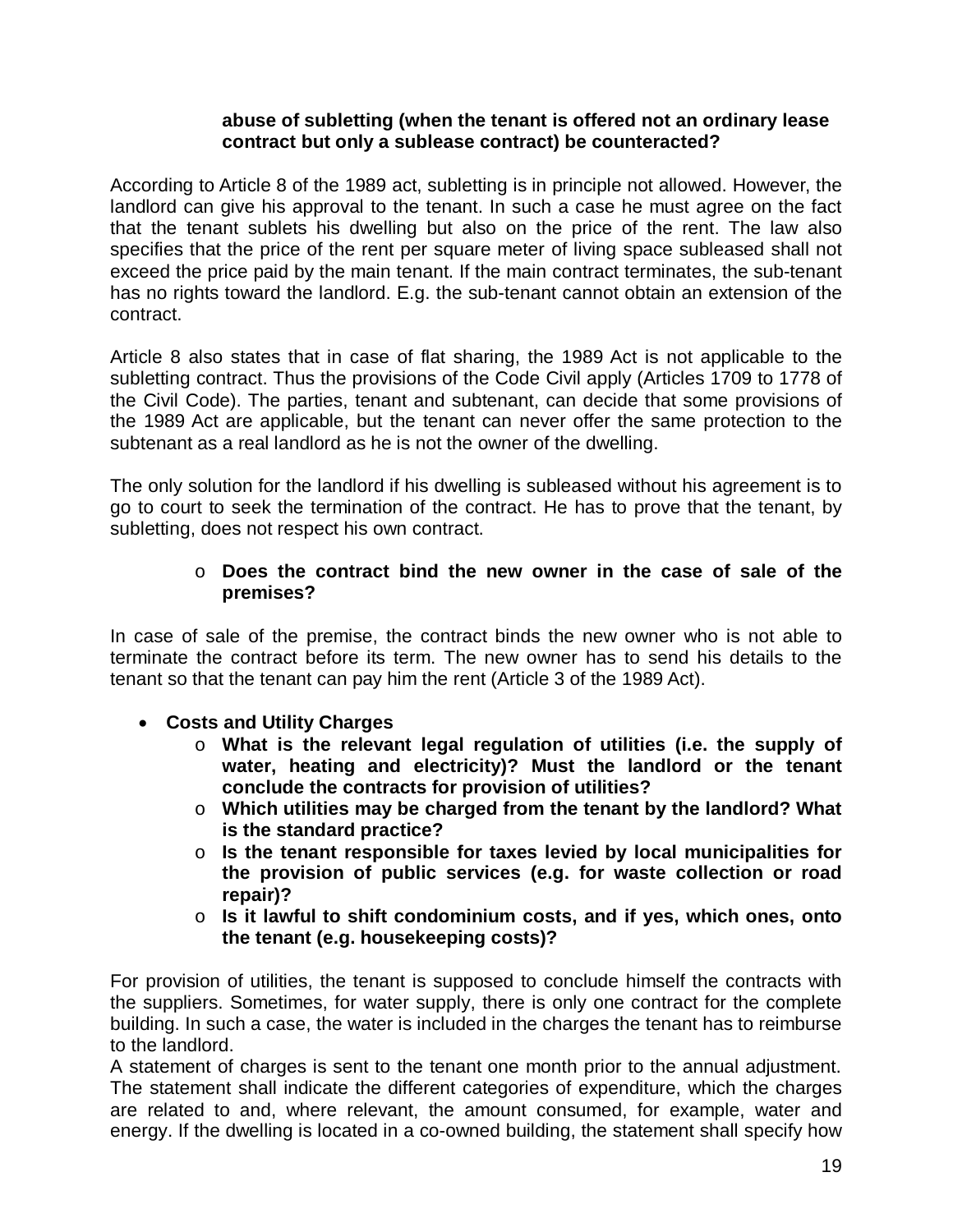the charges are distributed between tenants. The tenant has a right to ask the landlord some clarification to.

The means to pay the expenses vary.

The landlord can ask the tenant to pay advances of the charge regularly, e.g. monthly or quarterly and regularization shall be done every year to adjust the payment to the real expenditure. The landlord can also ask the tenant to reimburse him the expenses he made and which are included in the list of charge the tenant has to pay. The landlord has to prove to the tenant the expenses he made. The landlord or the manager of the building must keep the bills at the disposal of the tenant during one month after sending him the statement. If the tenant has trouble paying the expenses, he can ask the landlord for a delay.

Every year, the landlord shall make what is called a regularization of the expenses. It means that the landlord has to compare the money he received from the tenant for the payment of the service costs to the real expenses. If the tenant paid too much, the landlord has to pay back the difference. If he/she did not pay enough, the landlord can claim for the difference.

The division of the costs between the tenant and the landlord is organized by Decree n°87-713 adopted 26 August 1987. The list of charges is limited and fixed by this decree. Expenses, which are not mentioned in this text, shall be paid by the owner and cannot be charged to the tenant.

|                                                             | Costs that shall be paid by the tenant                                                                                                                                                                                                                                                                                                                                                                                                                                                                                                                          |
|-------------------------------------------------------------|-----------------------------------------------------------------------------------------------------------------------------------------------------------------------------------------------------------------------------------------------------------------------------------------------------------------------------------------------------------------------------------------------------------------------------------------------------------------------------------------------------------------------------------------------------------------|
| Lifts and hoists                                            | • electricity expenses;<br>• operating expenses (periodic inspection, cleaning,<br>biannual review of the cables, technical maintenance visits,<br>administrative cost by the enterprise in charge of the<br>maintenance, technical repairs);<br>· expenses for providing products or small maintenance<br>equipment (rags, grease and necessary oils, cabin lighting<br>lamps)<br>expenses relating to minor repairs of the cubicle<br>(change buttons sending door hinges), of the<br>bearings (closes doors mechanical, electric or<br>pneumatic), and fuses |
| hot<br>Cold<br>water,<br>central<br>water<br>and<br>heating | • expenditure related to cold and hot water of all the<br>occupants of the dwelling;<br>• expenditure related to water for routine maintenance of<br>common areas, including purification plants;<br>• expenditure related to water for routine maintenance of<br>outdoor spaces;<br>• expenditure related to goods required for the operation,<br>the maintenance and the water treatment;<br>• expenditure related to energy supply whatever its nature;                                                                                                      |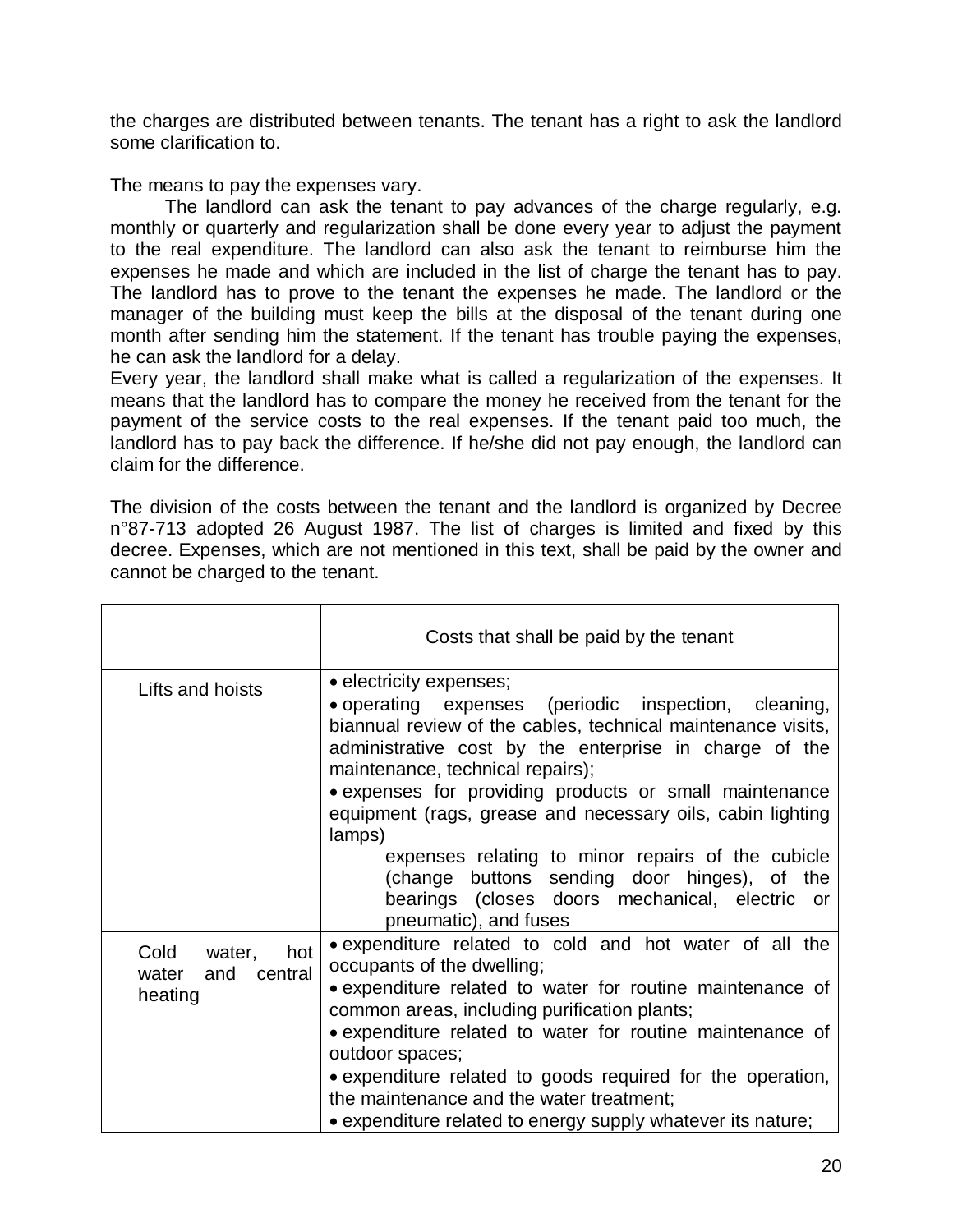|                                                                    | • expenses related to the operation of general and individual<br>meters and to the maintenance of fume;<br>expenditures for repairing leaks on joints                                                                                                                                                                                                                                                                          |
|--------------------------------------------------------------------|--------------------------------------------------------------------------------------------------------------------------------------------------------------------------------------------------------------------------------------------------------------------------------------------------------------------------------------------------------------------------------------------------------------------------------|
| Individual<br>installations                                        | $\bullet$ heating;<br>• hot water production<br>distribution of water in the units (control of the<br>connections, flow rate and temperature, repairs<br>service, replacement joints, flushes)                                                                                                                                                                                                                                 |
| for<br>Common areas<br>building<br>or<br>one<br>several buildings. | • expenditure for electricity;<br>• expenditure for the provision of cleaning products (brooms<br>and bags needed for waste), fumigation and disinfection<br>products;<br>• expenses for the maintenance of the timer (light or door),<br>carpets, rubbish chutes;<br>• expenditure of repairs or maintenance of cleanliness<br>devices such as the vacuum cleaner<br>expenses related to the cost of maintenance<br>personnel |
| Outdoor spaces                                                     | operating and maintenance expenses of the access<br>routes:<br>• operating and maintenance of the parking areas<br>operating and maintenance of the green areas and                                                                                                                                                                                                                                                            |
| <b>Taxes</b>                                                       | playground equipment for children<br>• tax or fee for garbage collection;<br>• sweeping tax;<br>• sanitation tax                                                                                                                                                                                                                                                                                                               |

## • **Deposits and additional guarantees**

- o **What is the usual and lawful amount of a deposit?**
- o **How does the landlord have to manage the deposit (e.g. special account; interests owed to the tenant)?**

There is no mandatory deposit, which means that if there is no provision organizing a deposit in the contract, the landlord does not have any rights to ask for a deposit. There is no provision in the French law concerning what the landlord is supposed to do with the deposit. The landlord can therefore do whatever he wants with it, his only obligation is to reimburse the tenant at the end of the contract. Article 22 of the 1989 Act states that the landlord is not allowed to ask for a deposit if the payment of the rent is supposed to be made in advance for a period of two months or more. E.g. if the rent is paid in advance every quarter, the landlord cannot ask for a deposit.

If there is a provision in the contract concerning the deposit, the amount cannot exceed one month of rent. The amount is transferred to the landlord when the lease agreement is signed. It can be transferred either by the tenant himself/herself or by a specific organisation. It could be *Avance loca-pass.* This mechanism was created to lend money (without interest) to tenants to finance their deposit. The other option is to obtain help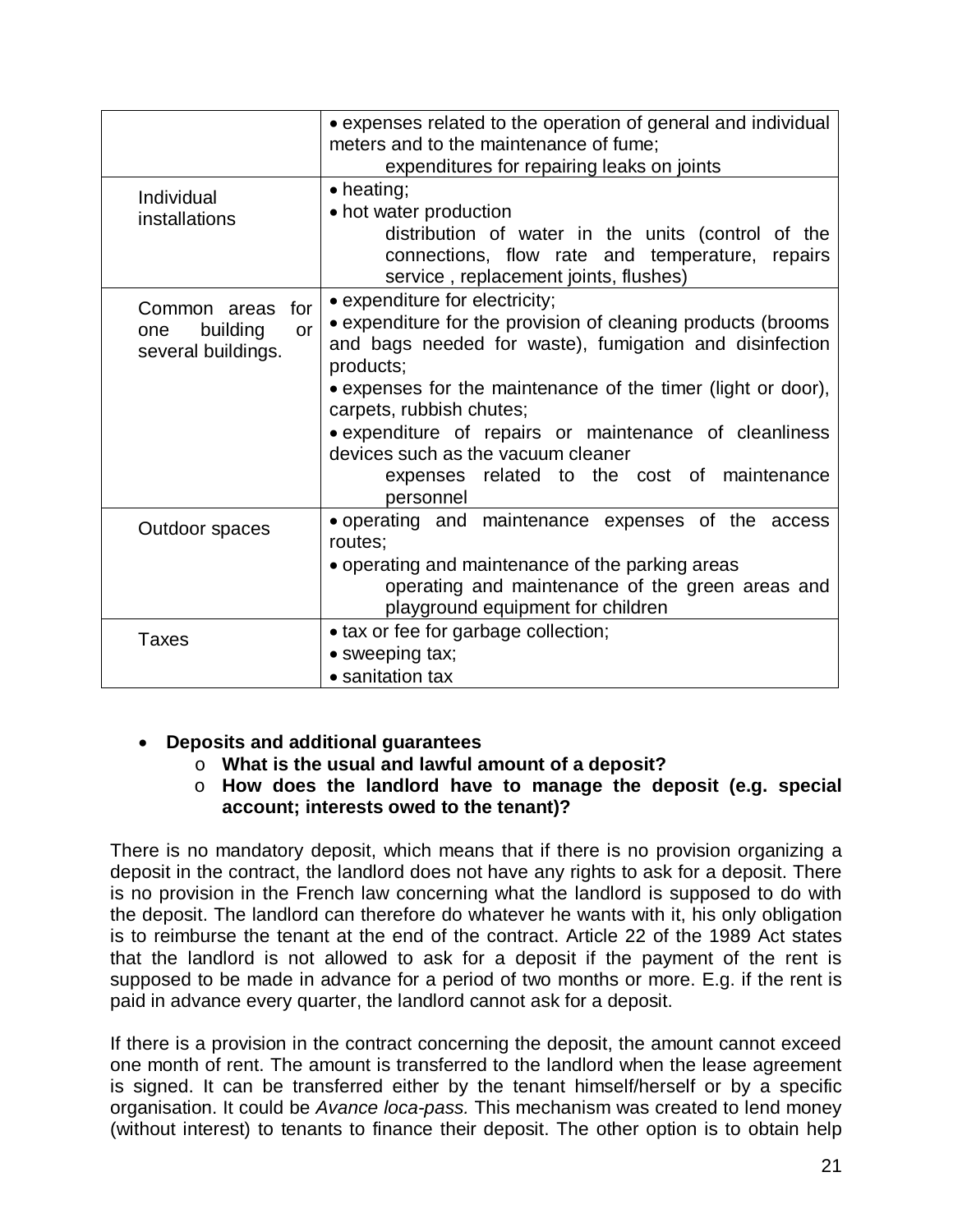from a special fund created in each department and dedicated to financial issues linked to housing (in French: "*Fond de solidarité pour le logement*").

The ALUR act specifies that the deposit shall be return to the tenant within a month if the inventories made when the tenant leaves is consistent with the one made when he entered the premise. In the other cases, the landlord has to reimburse the deposit within two months. The landlord has the right to keep a provision of maximum 20% of the deposit for the service cost of he can justify it. These rules are applicable for the contracts signed after the  $27<sup>th</sup>$  of March 2014.

## o **Are additional guarantees or a personal guarantor usual and lawful?**

## o **What kinds of expenses are covered by the guarantee/ the guarantor?**

The landlord can ask the tenant to find someone to act as a guarantor for the payment of the rent, but only in specific cases. The landlord is not allowed to ask for a guarantor if he subscribes a special insurance that can be private or be the "*garantie des risques locatifs*", guarantee against rental risks, except if the tenant is a student or an apprentice. A system of *garantie loca-pass* exists, but it only benefits to people whose landlord is a corporate body.

If the tenant does not pay the rent of if there are any damages in the dwelling, the insurance will reimburse the landlord. The association (APAGL, which means in French "*association pour l'accès aux garanties locatives*") will organise the reimbursement of the rent by the tenant to the insurance company that paid the landlord.

The guarantor is supposed to pay for the tenant when he one does not pay the rent, the services cost or charges the tenant is supposed to reimburse to the landlord or repairs in the dwelling.

The ALUR Act creates a mechanism called "*Garantie universelle des loyers*" to insure the payment of the rent when the tenant does not do it. Additional decrees are required before this mechanism enters into force.

## **3. During the tenancy**

## **3.1. Tenant's rights**

- **Defects and disturbances.**
	- o **Which defects and disturbances are legally relevant (e.g. mould and humidity in the dwelling; exposure to noise e.g. from a building site in front of the dwelling; noisy neighbours; occupation by third parties)?**
	- o **What are the tenant's remedies against the landlord and/or third parties in such situations (e.g. unilateral rent reduction vs. rent reduction to be allowed by court; damages; "right to cure" = the landlord's right to repair the defect; the tenant first repairs the defect and then claims the costs from the landlord)**

The first obligation of the landlord is to hand over the dwelling. If there is a delay in the completion of the dwelling, or in case of refusal of clearing and handover by the previous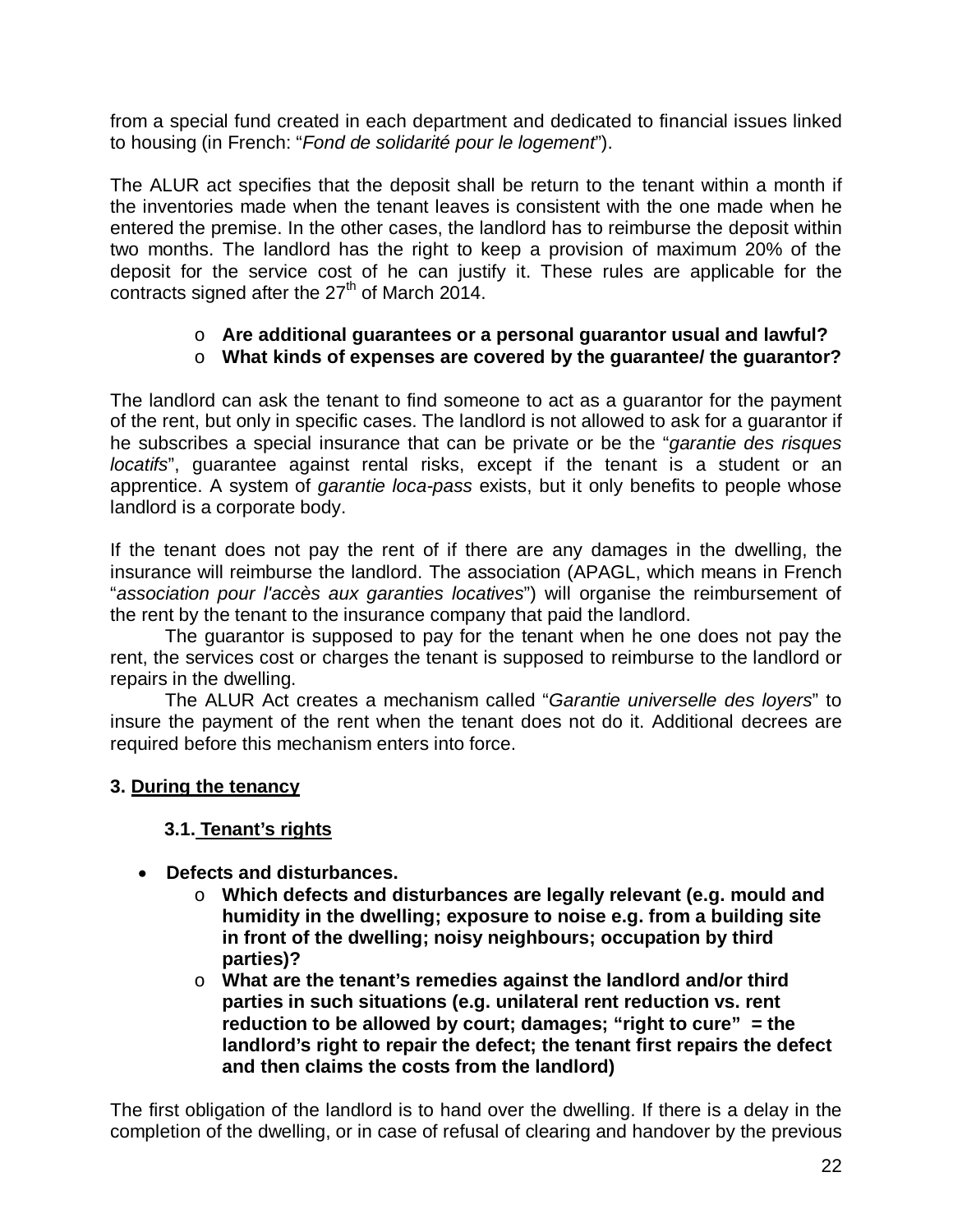tenant, the landlord is not able to deliver the dwelling. Thus, the landlord is not able to comply with the main obligation of the lease agreement (Article 6 of the 1989 Act).

There is no general definition of what a defect of the dwelling is in the French law. The notion varies from the various obligations of the landlord. Obligations of the landlord are specified at Article 6 of the 1989 Act.

The first kind of defect can be linked to the building. One of the first obligations of the landlord is to deliver decent housing. When a judge considers that a dwelling is indecent, he may oblige the landlord to improve the dwelling, impose a rent reduction and fix damages to be paid to the tenant. If a dwelling is indecent, the tenant has a right to leave without notice.

The landlord is also supposed to deliver the dwelling without any repairs to be made. In the contract, the parties can decide that the tenant will make the repairs and that he takes the dwelling, as it is, "*en l'état*".

However, when urgent repairs must be done, the tenant cannot oppose to them, according to Article 1724 of the Civil Code. If the repairs take too much time, the rent can be reduced during that time. The ALUR Act reduces the duration from 40 days to 21 days. If the tenant cannot stay to live in the dwelling, the tenant has a right to terminate the contract.

The landlord also has an obligation to offer a peaceful enjoyment of the lease object. The landlord must not disturb the private life of the tenant. This obligation stops in case of "force majeure". If the landlord cannot offer to the tenant a peaceful enjoyment of the dwelling, the contract can be cancelled (full eviction) or the rent is reduced (partial eviction). Parties can also include in the contract a provision stating that the landlord is not responsible for the peaceful enjoyment of the dwelling,

It means that the landlord is also not allowed to change the shape of the rental object. Article 1723 of the Civil code states: "A lessor may not, during the term of the lease, change the form of the thing leased."

The peaceful enjoyment depends on the possibility of the landlord to prevent the event. The landlord cannot be liable for any exposition to noise or any disturbance.

The landlord also has to provide guarantees. He has to guarantee the tenant from the defect of the rental flat (Article 1721 of the Civil Code). He has to ensure that the tenant will be able to use the rental object, even if the defects were not known before the conclusion of the lease agreement. This guarantee is not applicable if the defect is visible for everybody, including the tenant when he visited the dwelling. In that case, we assume he agrees to take the flat with this defect. The parties can exclude the liability of the landlord in the contract, except if the tenant is considered as a consumer and protected as such.

If the landlord is considered responsible, the contract can be cancelled, or the rent reduced and damages given to the tenant. The only thing the tenant has to prove is the dysfunction of the rental object.

## • **Repairs of the dwelling**

- o **Which kinds of repairs is the landlord obliged to carry out?**
- o **Does a tenant have the right to make repairs at his own expense and then deduct the repair costs from the rent payment?**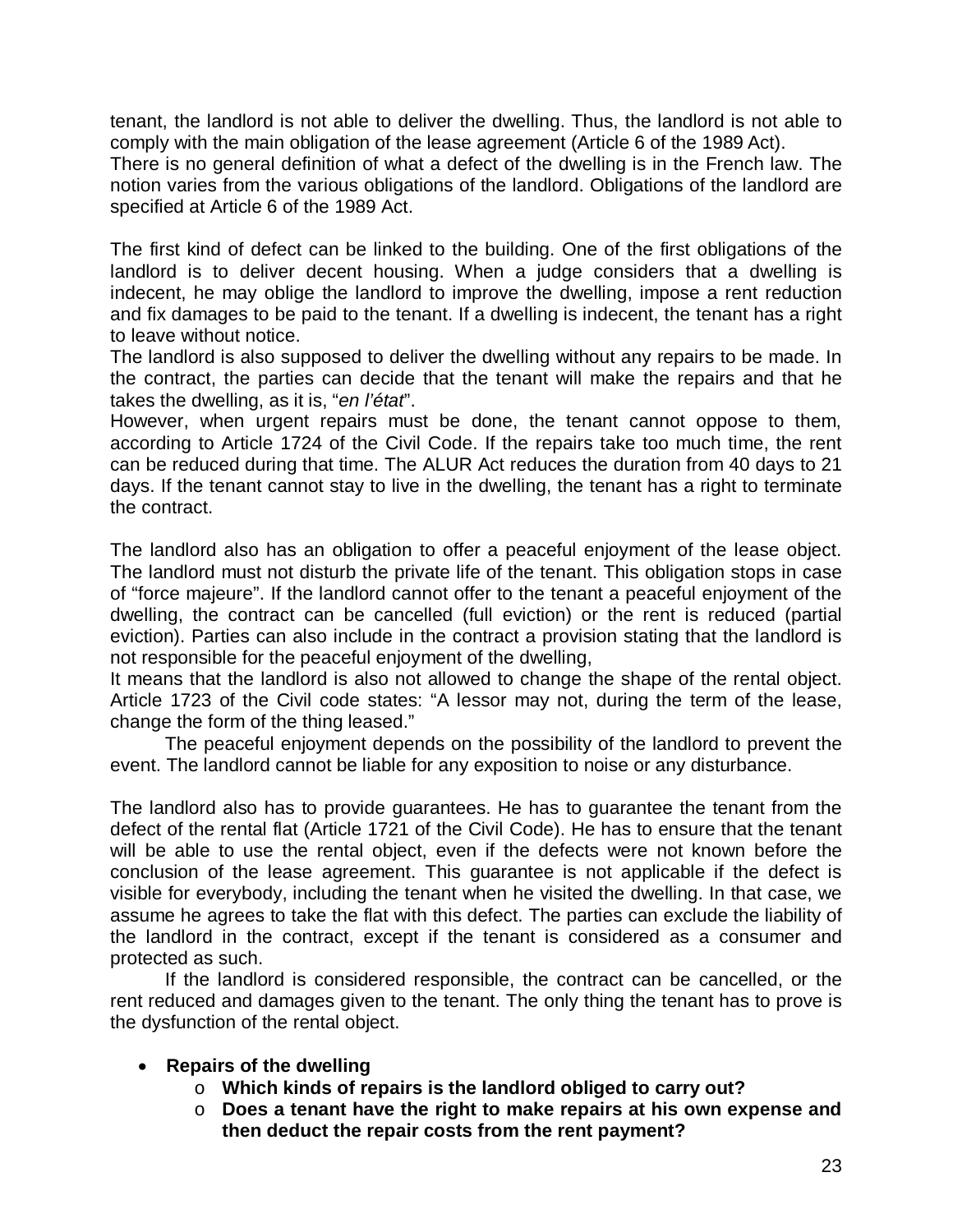The obligation of maintenance of the dwelling is divided between the tenant and the landlord. All other repairs than the ones mentioned in the 1987 Decree (see table above) have to be dealt with by the landlord. Even some of the rental repairs must be performed by the landlord, those due to damages "caused by decay, defect, construction defect, unforeseen event or force majeure" (Article 7d of the 1989 Act).

Article 606 of the Civil Code also mentions works the landlord has to deal with. It states that: *"*Major repairs are those to main walls and vaults, the restoring of beams and of entire coverings; that of dams, breast walls and enclosing walls also in entirety. All other repairs are of maintenance."

The French *Cour de cassation* (Civ. 3rd 13 July 2005, n°04-137) gives clarifications stating that: "in application of Article 606 of the Civil Code is concerned, maintenance repairs are those that are useful for permanent maintain of the building while major repairs are those concerning the structure and overall strength of the building."

The landlord has to organise major repairs even if they cost more than the price of the rent. He will not have to repair if he has to rebuild and if it is not linked to a lack of previous repairs but linked to "*force majeure*" or fortuitous event. According to Article 6 of the 1989 Act and Articles 1719 and 1720 of the Civil Code, the landlord must do more than the repairs the tenant is not obliged to make. The landlord has to deliver a decent housing. The landlord is thus responsible for all the damages that occur and that affect the habitably or the suitability of the house. Then, the landlord must also deliver a dwelling "*in good repair of whatever character. He must, during the term of the lease, make all the repairs which may become necessary, other than those incumbent upon lessees*." The landlord has an obligation of maintenance of the renting object according to the use written in the contract. When repairs need to be made and the landlord refuses, the tenant has to send him a registered letter to ask him to comply with his obligation. If the landlord does not reply within two months, the tenant is entitled to bring the dispute before the *Commission départementale de conciliation* or the *Tribunal d'Instance*. The judge can force the landlord to make the repair, or to authorize the tenant to make the repairs and to be reimbursed by the landlord, or to award damages to the tenant for disturbance. The tenant can have to pay a part of the repairs that the landlord should pay, if the tenant made a fault.

According to Article 6 d) of the 1989 Act, the parties can decide that the tenant will deal with some of the repairs the landlord is normally supposed to make. The parties may agree on compensation for the tenant and on duration (e.g. the rent will be lower for a limited period of time depending on the amount of work realised by the tenant). In case of early departure of the tenant, a provision concerning the compensation of the tenant shall also be included. Judges are very strict with such provisions and often refuse the tenant to pay too expensive works, such as the one concerning the structure of the house or to rebuild the roof.

## • **Alterations of the dwelling**

- o **Is the tenant allowed to make other changes to the dwelling?**
	- **In particular, adaptations for disability (e.g. building an elevator, ensuring access for wheelchairs etc.)**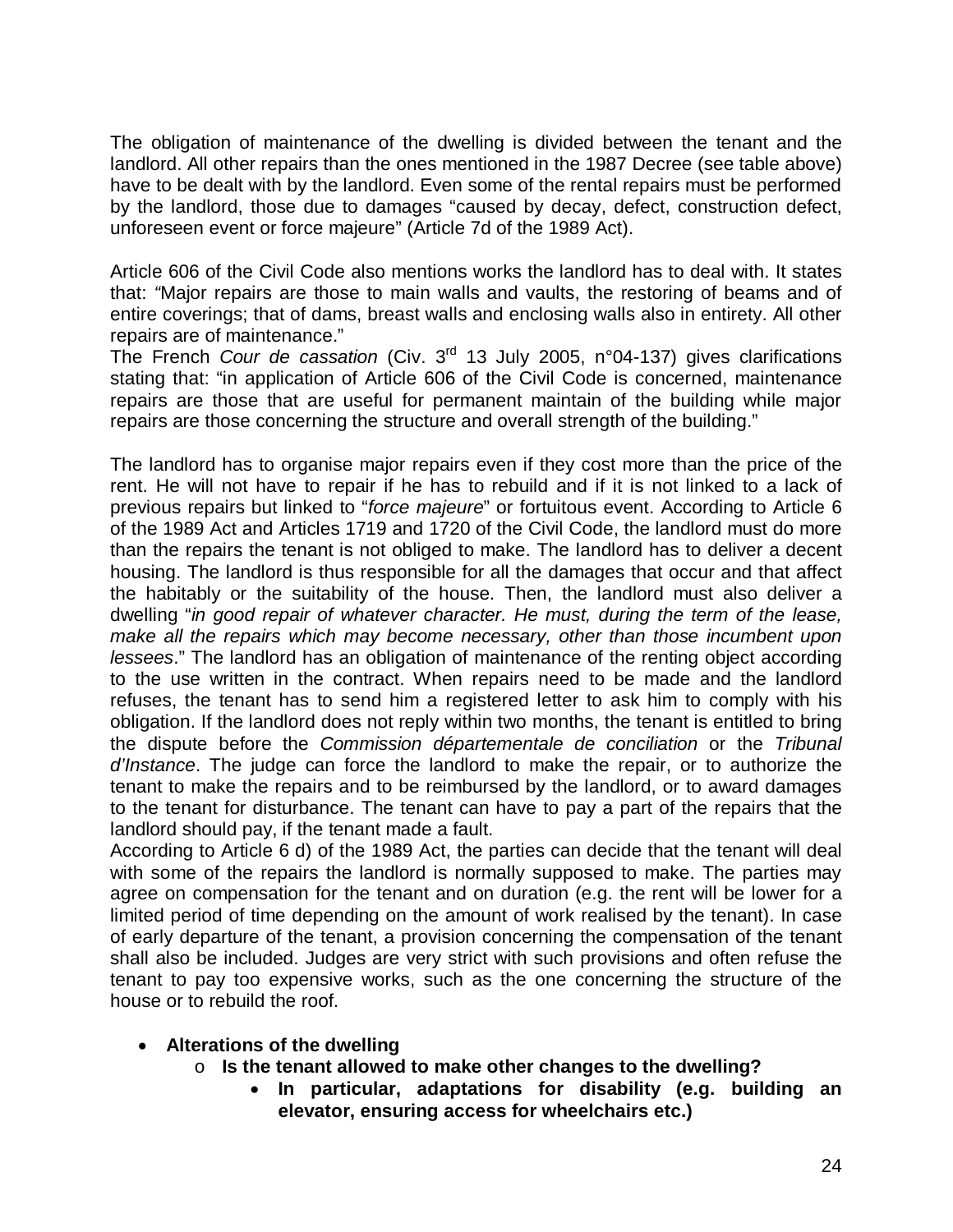- **Affixing antennas and dishes**
- **Repainting and drilling the walls (to hang pictures etc.)**

The tenant is supposed to take good care of the dwelling and to use it as a "good family man", "*en bon père de famille*". It means that he has to be quiet and to enjoy peacefully the use of the rented home. According to Article 7 f) of the 1989 Act, the tenant shall not "transform the premise or equipment rented without the written agreement of the landlord". One of the issues is the interpretation of this notion of "transformation". Judges stated that the fact to modify the structure of the building requires the agreement of the landlord, e.g. to break a wall to have a bigger room, to change the destination of a room from a bedroom to a kitchen and from a kitchen to a laundry or to build a swimming pool. On the contrary, the fact to change the colour of the paintings cannot be considered as a transformation, even if it is colourful, except if it is too eccentric and if the landlord cannot rent the dwelling because of this paintwork.

There is no specific provision in the law concerning the changes needed to accommodate a handicap. Fixing antennas, including parabolic, can be seen a transformation the tenant cannot make without the agreement of the landlord.

If the tenant does not respect this rule, the landlord can first terminate the contract. At the end of the contract, he can also ask the tenant to demolish the transformation and to rebuild the dwelling as it was previously. The landlord can also decide to keep the dwelling as it was and the tenant who did not ask for his agreement before the works cannot ask for any financial compensation even if the works is an improvement of the dwelling. Article 7 f of the 1989 Act also allows the landlord to ask the tenant to restore immediately the dwelling if the transformation jeopardizes the proper functioning of equipment or the safety of the premise. It could be the case if the works prevent people from accessing the roof of the building.

- **Uses of the dwelling**
	- o **Are the following uses allowed or prohibited?** 
		- **keeping domestic animals**
		- **producing smells**
		- **receiving guests over night**
		- **fixing pamphlets outside**
		- **small-scale commercial activity**

Article 7 b) of the 1989 Act states the tenant has to respect the intended use of the dwelling (in French: "*destination*") as it is stipulated in the contract. For example, the tenant has to respect the division residence/professional use when it is a mixed contract.

The tenant is not allowed to do what he wants with the dwelling. He is supposed to take good care of the dwelling and for example the alterations he is allowed to make are limited. He also has to respect the neighbourhood, as he can be responsible in case of disturbance. The rules applicable to neighbourhood disturbance are applicable to everybody, no matter if the people living in the dwellings are the owners or the tenants. But the landlord can use the inappropriate use of the dwelling as a reason not to renew the contract when it arrives to its end.

A law adopted in 1970 (Act 70-598 of the  $9<sup>th</sup>$  July 1970 modified by Loi n° 2012-387, 22 March 2012) states that the landlord is not allowed to prevent the tenant from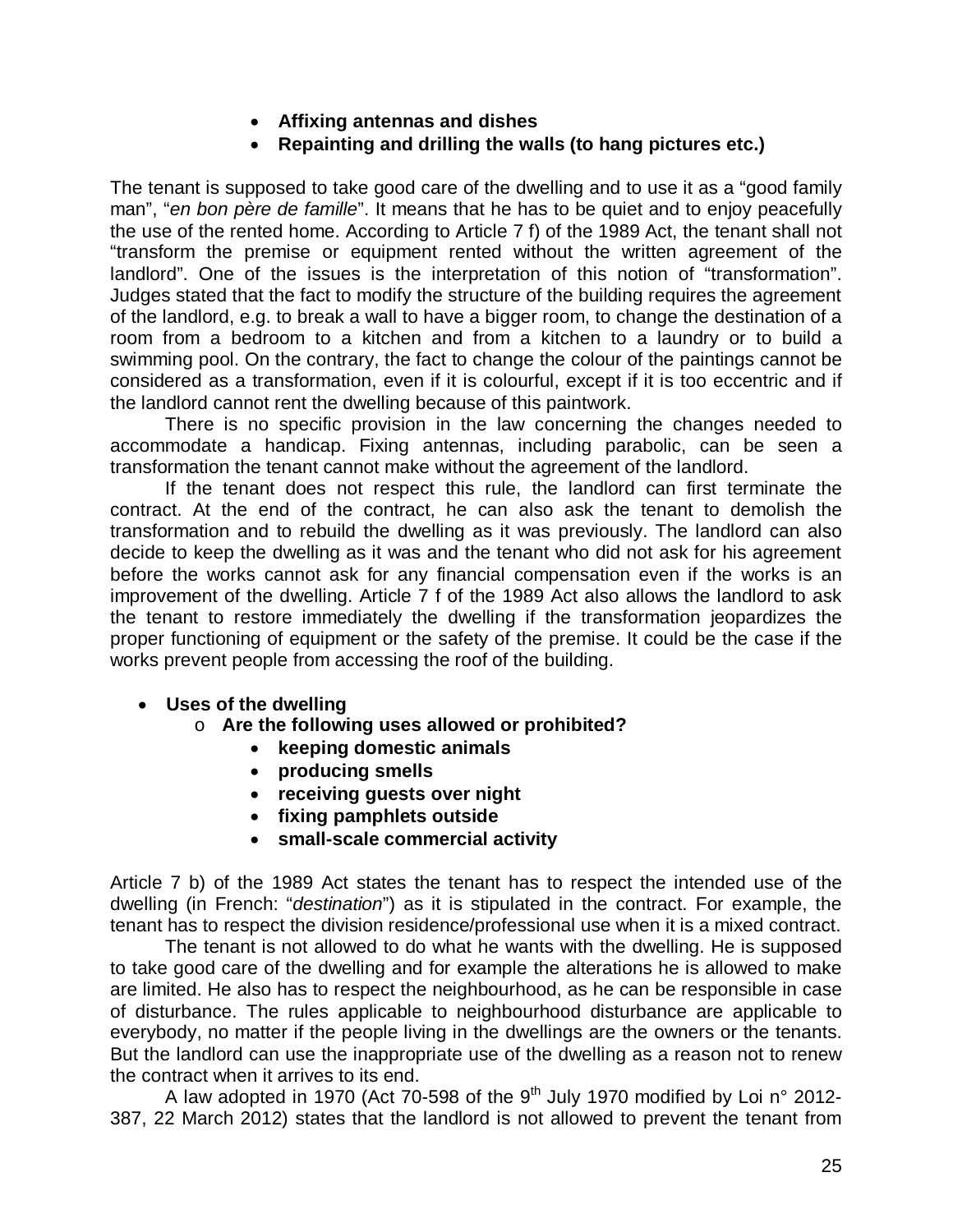having pets in his dwellings. However, the pets shall not damage the building or cause trouble. Since 1999, the landlord can prevent the tenant from having dogs classified as "attack" dogs considered by the French authorities as very dangerous.

The tenant is allowed to have visitors over nights as the landlord is not allowed to prevent him from inviting people who are not living with him. Such a provision in the contract would be considered as unfair and as so null (See Article 4 n) of the 1989 Act). Such ban can also be considered as an infringement of Article 8 of the European Convention on Human Rights.

The landlord can be responsible if his tenant does not respect the neighbours. The landlord has to give notice to the tenant that he will use all the means he has to prevent the tenant from disturbing the neighbours (Article 6-1 of the 1989 Act).

Considering Article 1728, 1 of the Civil Code, the tenant has to respect the "*destination*" of the dwelling, which means he has to respect what the dwelling is made for. If nothing is written in the contract, it is necessary to check the intentions of parties at the moment they signed and the specific circumstances. For example, judges decided that the tenant did not respect the intended use (in French: "*destination*") of the dwelling if he lives in a four rooms flat with three wives and twelve children.

To change the destination of the dwelling, the tenant needs an authorization of the landlord. For example, the tenant cannot open a fish shop in his dwelling without the authorization of the landlord. The passivity of the landlord cannot be considered as an approval of the change of destination of the dwelling.

The law allows what is called "*clause d'habitation bourgeoise exclusive*". Such provision prevents the tenant from practising any professional activity, even as selfemployed. This kind of provisions can also be included in the condominium rules.

## **3.2. Landlord's rights**

- **Is there any form of rent control (restrictions of the rent a landlord may charge)?**
- **Rent and the implementation of rent increases**
	- o **When is a rent increase legal? In particular:**
		- **Are there restrictions on how many times the rent may be increased in a certain period?**
		- **Is there a possible cap or ceiling (fixed by statute or jurisprudence) which determines the maximum rent that may be charged lawfully?**
	- o **What is the procedure to be followed for rent increases? To what extent can the tenant object to a rent increase?**

In principle, the rent is freely determined by the parties to the contract (Article 17 of the 1989 Act). When the dwelling is a HLM the determination of the price is different. The price is determined based on a price per square meter (decided by the organisation) multiplied by the size of the dwelling.

In some cases, the law regulates the determination of the rent. Article 18 of the 1989 Act organizes a special regime for some areas where the price of the rent is regulated. In practice, it concerns the cities of the 38 conurbations with more than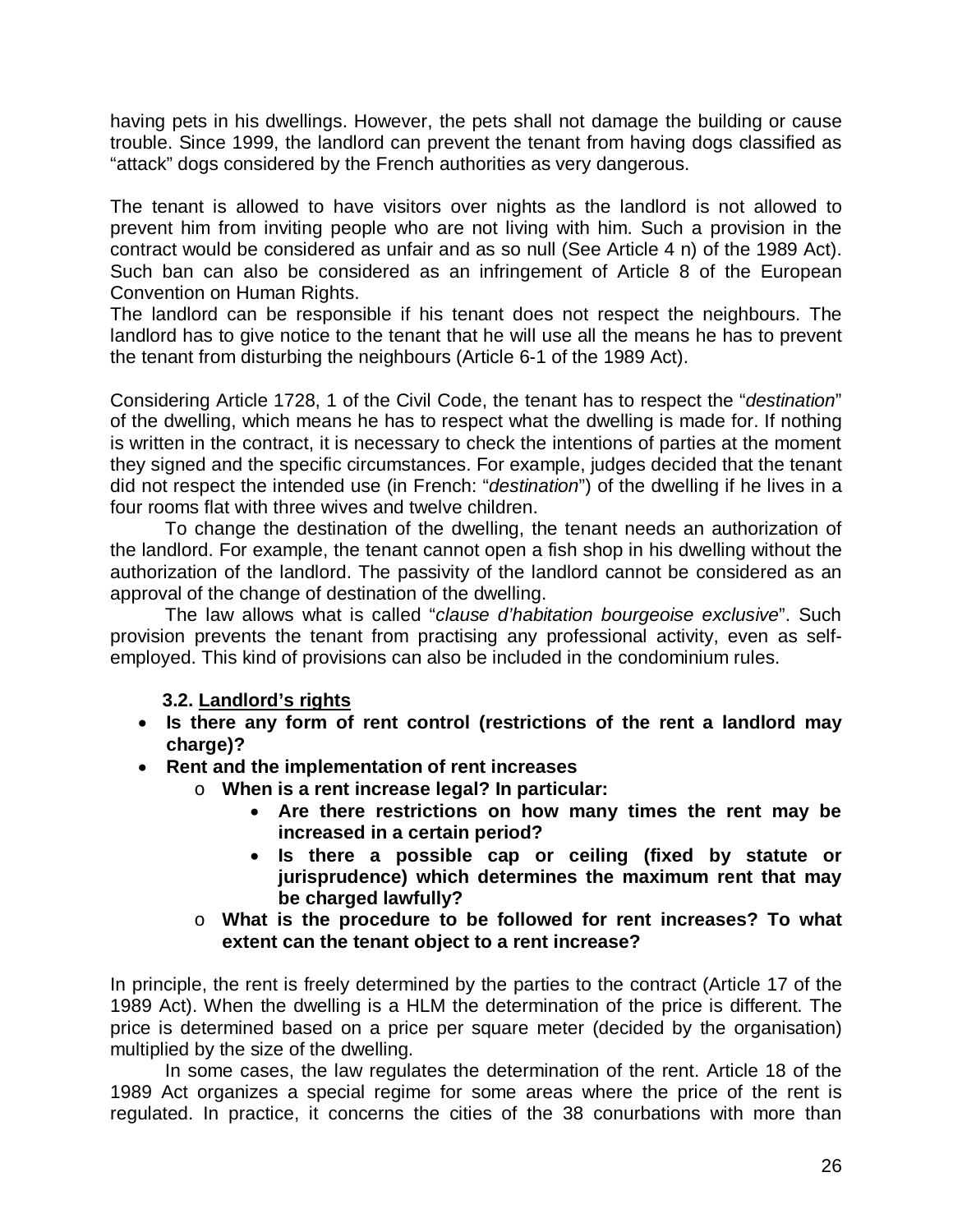50,000 inhabitants located in France (for 27 of them) and overseas (11 of them). It means that approximately 40% of the French population is affected by the rent regulation.

| <b>Conurbations in France</b>                                                                                                                                                                         | Conurbations overseas                                                                                                                                                                                                                        |
|-------------------------------------------------------------------------------------------------------------------------------------------------------------------------------------------------------|----------------------------------------------------------------------------------------------------------------------------------------------------------------------------------------------------------------------------------------------|
| Rochelle, Le Havre, Lille, Lyon, Marseille /   Louis, Saint-Paul and Saint-Pierre.<br>Aix-en-Provence, Meaux, Menton,<br>Montpellier, Nantes, Nice, Paris, Rennes,<br>Strasbourg, Toulon and Toulouse | Amiens, Annecy, Annemasse, Arles, Basse-Terre, Cayenne, Fort-de-France, Le<br>Beauvais, Bordeaux, Caen, Creil, Douai / Robert, Mamoudzou, Pointe-à-Pitre/Les<br>Lens, Forbach, Fréjus, Grenoble, La Abymes, Saint-André, Saint-Denis, Saint- |

In these areas, when a new lease agreement is signed, if the landlord did not make any improvements in the dwelling, the last rent, paid by the previous tenant can only be increased based on a fixed rate benchmark index for rent (In French: "*IRL*" for "*Indice de reference des loyers*").

Otherwise, according to Article 17 d) of the 1989 Act, to calculate the increase of the rent the landlord needs:

- the current rent,
- the last value of the benchmark index for rents for the reference quarter mentioned in the contract, and
- the value of the benchmark for rents for the same quarter of the previous year.

If the lease does not mention what the quarter of reference is, the last benchmark index for rents known when the lease started serves as a reference.

The calculation of the new rent is as follows:

(current rent x benchmark rents for the reference quarter)

#### ÷

value of benchmark for rents for the same quarter of the previous year  $=$  New rent.

The mission of this organism will be to collect information concerning rent. The information will be available for people and will be used to determine reference.

Moreover, each Prefect will have to determine a reference rent and a reference for a maximum and a minimum rent.

In the areas where the demand is high and the offer is low, the tenant can ask for a lower rent if the rent is higher than the reference. In these areas, a decree will determine every year the maximum rent for empty dwellings and in case of renewal of the contract. These areas will be determined by a decree.

Decrees need to be adopted for the details.

For the increase of the rent, the landlord will have to ask for the application of the provision. The application of the provision is no more automatic. The new contracts can include a provision stipulating that the rent will be increase when works will be realised in the dwelling. These rules are automatically applicable.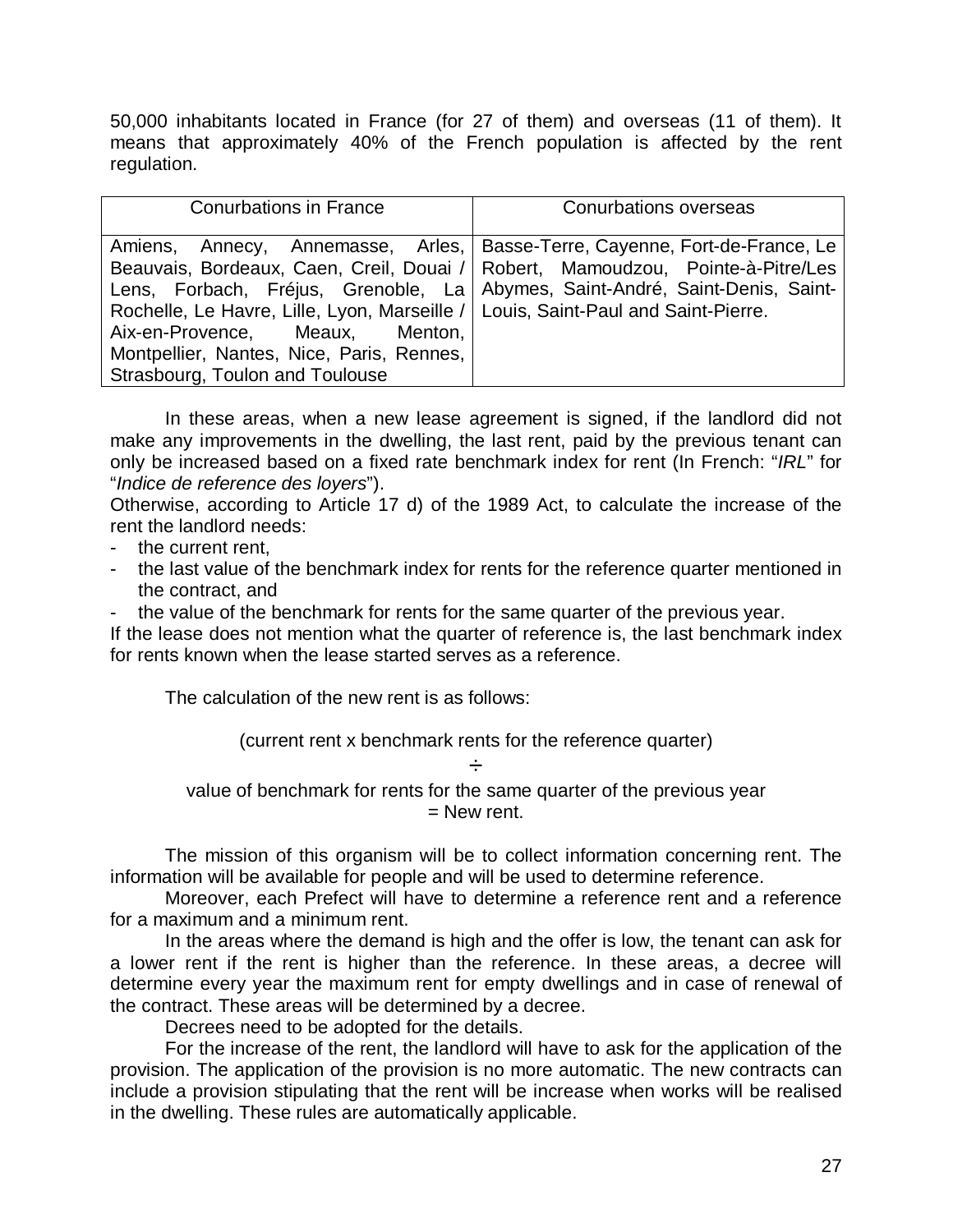- **Entering the premises and related issues**
	- o **Under what conditions may the landlord enter the premises?**
	- o **Is the landlord allowed to keep a set of keys to the rented apartment?**
	- o **Can the landlord legally lock a tenant out of the rented premises, e.g. for not paying rent?**
	- o **Can the landlord legally take or seize a tenant's personal property in the rented dwelling, in particular in the case of rent arrears?**

There is no provision concerning the question if the landlord is allowed or not to keep a set of keys of the rented apartment. If the law does not prohibit this, it is not illegal. But regarding all the obligations the landlord has, he cannot enter the dwelling without the agreement of the tenant. If he does so, he does not respect his contract and can be sentenced to the cancellation of the contract or to pay damages to the tenant.

Moreover, he can be sentenced on criminal basis. People who enter the dwelling of someone else, without being allowed to do so or with violence, can be sentenced to 15,000 euros and one year imprisonment (Art. 226-4 of the Criminal code).

The landlord is allowed to enter the dwelling once or twice a year to check the maintenance of the premise. He needs to make an appointment with the tenant and he/she cannot enter without the agreement of the tenant. In case of termination of the contract, the tenant has to allow the landlord to come in to make visit with people who are interested in renting the premise.

The landlord is never allowed to enter the dwelling and change the keys by himself. He has to follow the procedure organised by the law (see question 4.2).

## **4. Ending the tenancy**

**4.1. Termination by the tenant**

- **Open ended contract (if existing): under what conditions and in what form may the tenant terminate the tenancy?**
- **Under what circumstances may a tenant terminate a tenancy before the end of the rental term (e.g. unbearable neighbours; bad state of dwelling; moving for professional reasons)?**
- **May the tenant leave before the end of the rental term if he or she finds a suitable replacement tenant?**

Termination of the contract by the tenant is organized by Articles 12 and 15 paragraph I of the 1989 Act. The tenant can leave at any time, subject to respect certain formal requirements. The tenant has to inform the landlord three months in advance. In specific cases, the notice is only one month: if the tenant finds his first job, if his/her job is transferred, if he/she loses his job, if he finds a new job after losing the previous one, if the tenant is more than sixty years old and his health justifies his move, if the tenant benefits from social allowance (in French: *Revenu minimum d'Insertion* or *Revenu de solidarité active*). There is no condition in the 1989 Act concerning the localization of the new job.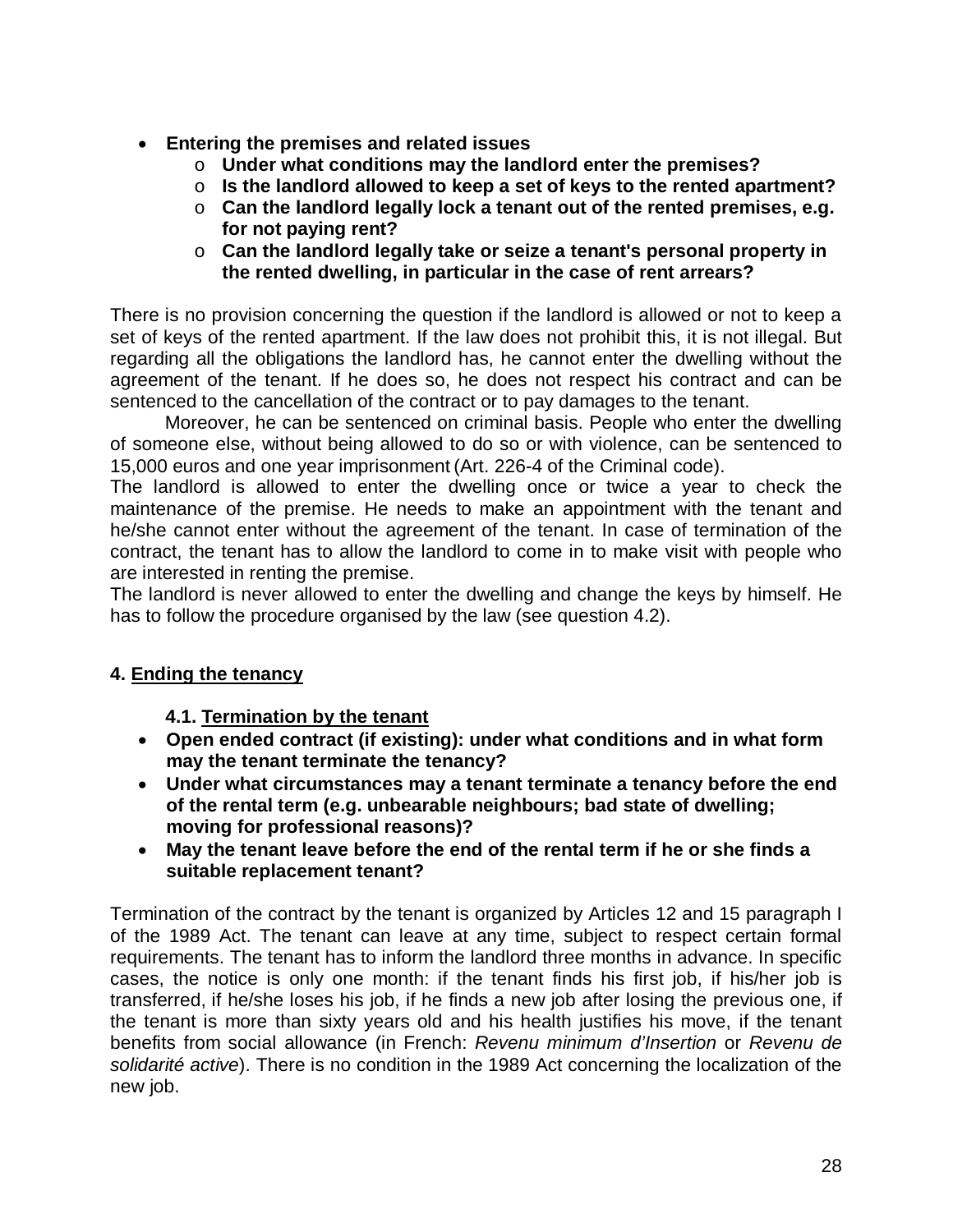The term starts when the landlord receives the letter. The tenant has to pay the rent during the full term, one or three months, except if he reached an agreement with the landlord or if another tenant enters the dwelling before the end of the term.

To inform the landlord that he wants to leave, the tenant has to send him a registered letter with acknowledgement of receipt or to have the notice served by a bailiff. There is no provision in the law concerning the content of the letter but if the tenant benefits from a shorter notice, he should inform the landlord. Once the tenant sends his notice, he has to leave the dwelling at the end of the term, except if he reached an agreement with the landlord to stay or to extend the notice.

## **4.2. Termination by the landlord**

- **Open ended contract (if existing): under what conditions and in what form may the landlord terminate the tenancy (= eviction) (e.g. the landlord needs the house for himself or wants to renovate and use it differently in the future)?**
	- o **Must the landlord resort to court?**
	- o **Are there any defences available for the tenant against an eviction?**
- **Under what circumstances may the landlord terminate a tenancy before the end of the rental term?**
	- o **Are there any defences available for the tenant in that case?**
- **What happens if the tenant does not leave after the regular end of the tenancy or does not hand in (all) the keys of the dwelling?**

According to Article 15 of the 1989 Act, the owner is only allowed to give notice to the tenant at the end of the lease agreement and he can only give notice for three reasons. The first one is the decision of the landlord to use the dwelling as his main residence or to have one of his relatives to live in the dwelling. The relatives concerned can be : the spouse, the person with whom he cohabits for over a year, the person he lived in partnership with (i.e. PACS, *Pacte civil de solidarité*), if the pact was signed at least one year before the date of termination, and their respective ancestors and descendants.

The leave must be served to the tenant either by registered letter with acknowledgment of receipt or by a judicial officer or hand-delivered against signature. This notice should be sent to the tenant at least six months before the end of the lease. It must specify the reasons why the landlord does not continue the lease and include the names and addresses of the beneficiaries. If this information is not written in the notice, the leave is not valid, and the lease is renewed for the same period (3 or 6 years).

After leaving the dwelling, the tenant may contest the reasons given by the landlord but he has to prove that the house is not occupied by the person or persons mentioned in the letter, or that the dwelling is empty, or that the property is used as a second home. He can then ask the district court to award him damages for the prejudice suffered.

The second reason for a landlord to terminate the lease is the sale of the dwelling. The premise can be sold during the contract or at the end of the contract. The owner can sell the property occupied during or at the end of the lease without informing the tenant. As the conditions of the contract are not changed for the tenant, the lease terms stay the same and the new landlord cannot evict the tenant. There is no duty information from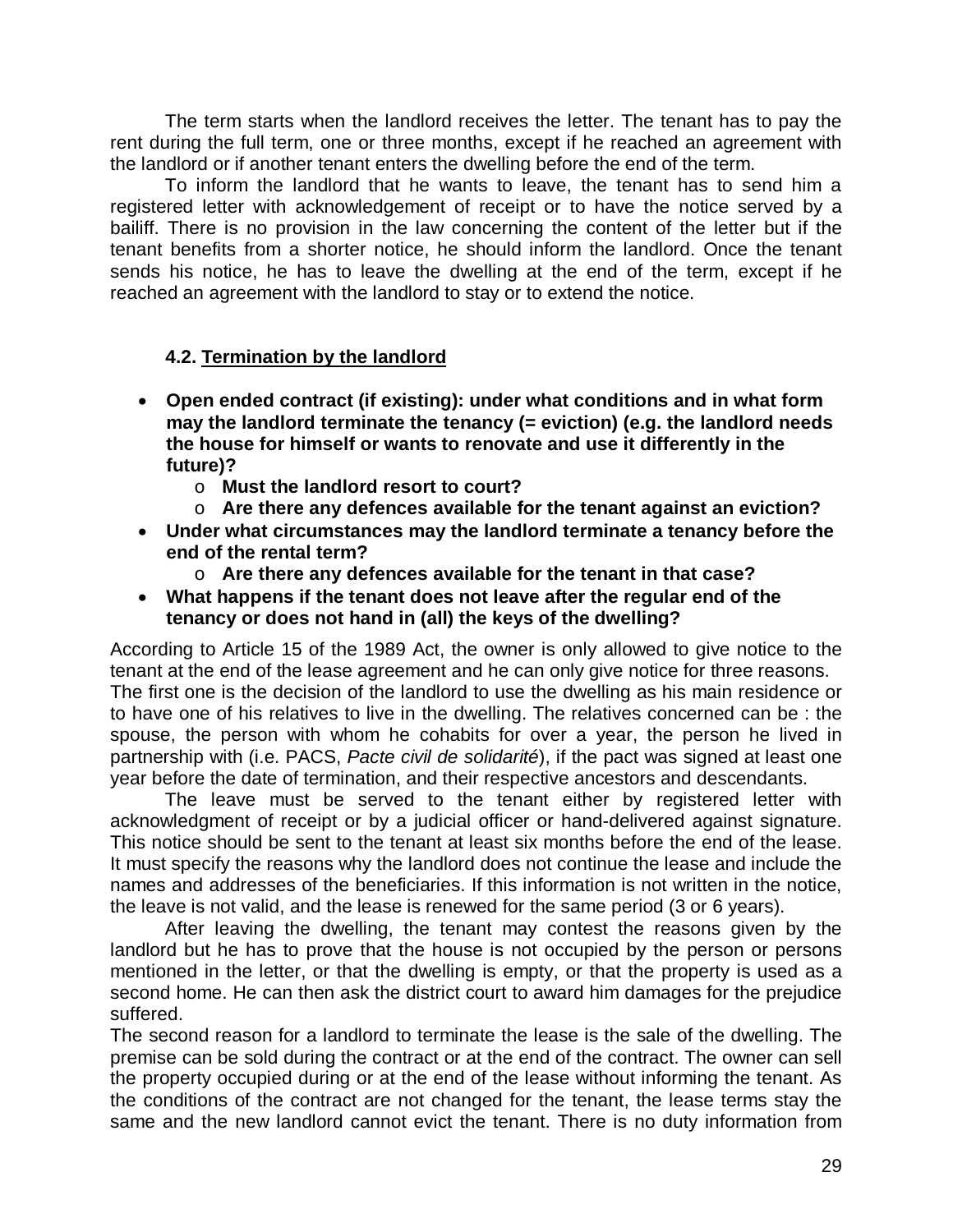the seller to inform the tenant. The new owner must only give his details to the tenant, and he will also refund the deposit when the lease terminates.

The owner may also decide to sell the property to the tenant or to a third party. In this case, the notice must be send to the tenant at least 6 months before the end of the lease by registered letter with acknowledgment of receipt or issued by a judicial officer, or hand-delivered against signature. The letter of termination shall indicate the selling price and the method of payment. It must describe precisely what is sold. If the landlord does not comply with these obligations, the notice is not valid. After receiving the letter, the tenant has two month to respond. If he is not interested, he must leave the place at the end of the lease.

Third, the landlord is also allowed to give notice for legitimate and serious reasons. There is no definition of that concept in the law. In general, the fact that the tenant does not respect his obligation is sufficient. For example, if the tenant does not pay the rent or if he does not respect his obligation of peaceful enjoyment of the dwelling. In this case, the landlord shall inform the tenant 6 months before the end of the contract by registered letter or through the service by a bailiff. The letter must explain the reason of giving notice.

The landlord can terminate the contract following very severe procedures of eviction when the tenant does not pay the rent and service costs.

Article 15 paragraph III of the 1989 Act organises a special protection for tenants that are over seventy years and whose income are less than a certain limit (1,5 less than what is called in French: "*salaire minimum de croissance*"). The landlord cannot refuse to renew the contract, or if so he has to provide the tenant with another dwelling, which complies with the needs of the people and is located not far from the location they live. This rule is not applicable if the landlord himself is over sixty or if his own income is less than a certain limit (1,5 less than the minimum wage, i.e. in French: "*salaire minimum de croissance*"). The ages of the tenant and landlord are checked at the term of the contract and their income at the time of the service of the notice.

If the dwelling is a social housing, there is no termination at the term of the contract. The only option for the HLM is to ask the tenant to leave if the tenant does not fulfil his obligation. The HLM organisation can bring the case before the judge if the tenant refuses to leave. If the contract contains a provision saying that the tenant must leave if he does not respect his obligations (payment of the rent and service costs, peaceful enjoyment of the dwelling), judges only check if the tenant respects these obligations. If there is no such a provision, judges also check if the attitude of the tenant who does not respect his obligations and the punishment are commensurate.

If the tenant does not respect his obligation to pay the rent and the annex charges, the landlord can terminate the contract. If there is provision in that sense in the contract, the landlord does not need to bring the case before a judge.

As soon as the tenant stops paying his rent, the landlord shall contact the insurance company if there is one or the guarantor before asking for the termination of the contract. If the tenant receives allowance for the dwelling (in French: "*allocation logement*"), the landlord can contact the administrative organisation (in French: "*Caisse d'allocation familiale*") to receive the payment directly.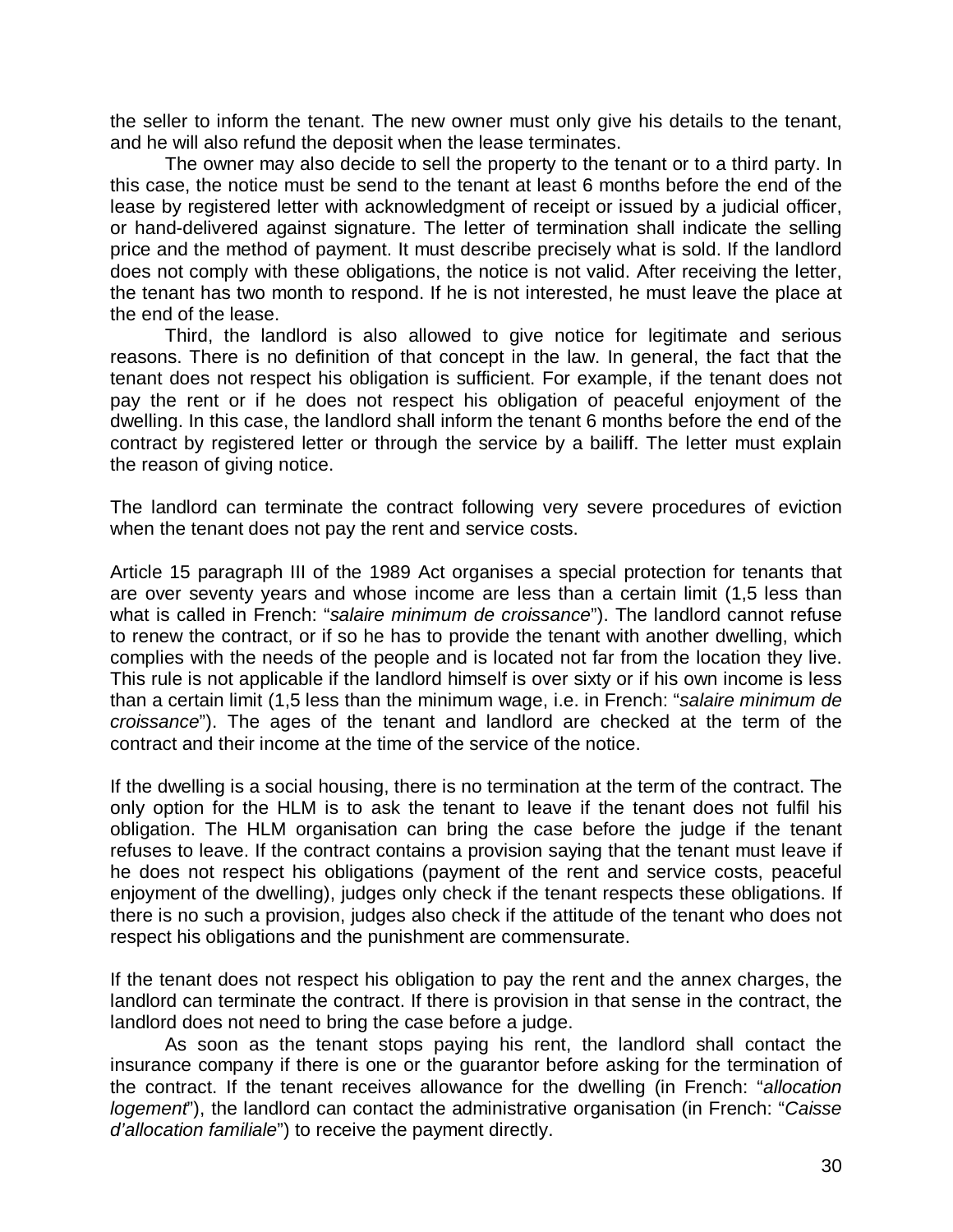If the rent is not paid, the landlord can start a procedure to obtain the termination of the contract in application of the clause contained in the contract (Articles L412-1 to L412-6 of the Code of civil procedure of execution). He has to serve through a bailiff a demand of payment (in French: "*Commandement de payer*") giving the tenant a delay of two months to pay. The tenant has a delay of two months to take the dispute to court to ask for more delay or to apply to the special fund (in French: "*Fond de solidarité pour le logement*"). If there is a guarantor, the bailiff has to notify him the demand of payment. If after two months, or after the delay awarded by the judge if the tenant already take the case to court the landlord takes it to court for a summary judgement stating that the lease is terminated and ordering the expulsion.

If there is no provision in the contract, the landlord can directly bring the dispute before the judge to ask for the termination of the contract and the expulsion of the tenant. The landlord can ask the tenant before taking him to court but he is not obliged to do it. The court checks if the fault of the tenant is serious enough to justify the termination of the lease and his expulsion. If the judge considers that the tenant is able to pay, he can set a payment deadline. Otherwise, the judge has to terminate the contract. After the judgement, the landlord has to appoint a bailiff to send to the tenant an order to leave the dwelling within two months. The tenant can go to court (in French: "*Tribunal de grande instance*") to ask for a delay. The Tribunal can grant a delay from one month to a year depending on the situation of the tenant (age, heath, family situation). If a notary wrote the lease agreement, there is no need for the landlord to go to court, as the contract is directly enforceable. If the tenant does not pay the rent, the landlord can directly appoint a bailiff for the execution of the contract.

The expulsion of the tenant requires the intervention of a bailiff. The bailiff can announce his visit but this is not mandatory. He can come to the house every day between 6 AM and 9 PM. If there is no protest of the tenant the bailiff writes minutes in which he lists the furniture of the tenant, indicates the place where they are and demands the key of the dwelling. If the tenant refuses to open the door, the bailiff writes minutes in which he explains the failure and asks for the intervention of the police. If the tenant is absent, the bailiff can only enter the dwelling if a police authority and a locksmith accompany him. He informs the tenant by a poster on the door he can no longer enter the dwelling. According to the law, during the winter, from the 1 November to 15 March (extended to 30 March by the new law adopted in 2014), no expulsion is allowed. This period is called "*trêve hivernale*" in French. Due to a very hard winter, in 2013 the term was extended until 31 of March. The landlord is allowed to start a procedure but he will have to wait until the end of the term for the execution. The exception does not apply if the procedure is against a squatter, if an administrative act states that the building is dangerous (in French: "*arrêté de péril*") or if the expulsion of the tenant is accompanied by a rehousing corresponding to the need of the tenant.

The ALUR Act modifies the rules. The landlord has to indicate the link he has with the beneficiary if he wants to have his dwelling back. He has to justify the fact that it has serious reason to ask to have the dwelling back. In case he wants to sell the dwelling, the pre-emption right of the tenant is extended. Judges can always check if the reasons and justifications given by the owner are real. The new law also specifies that an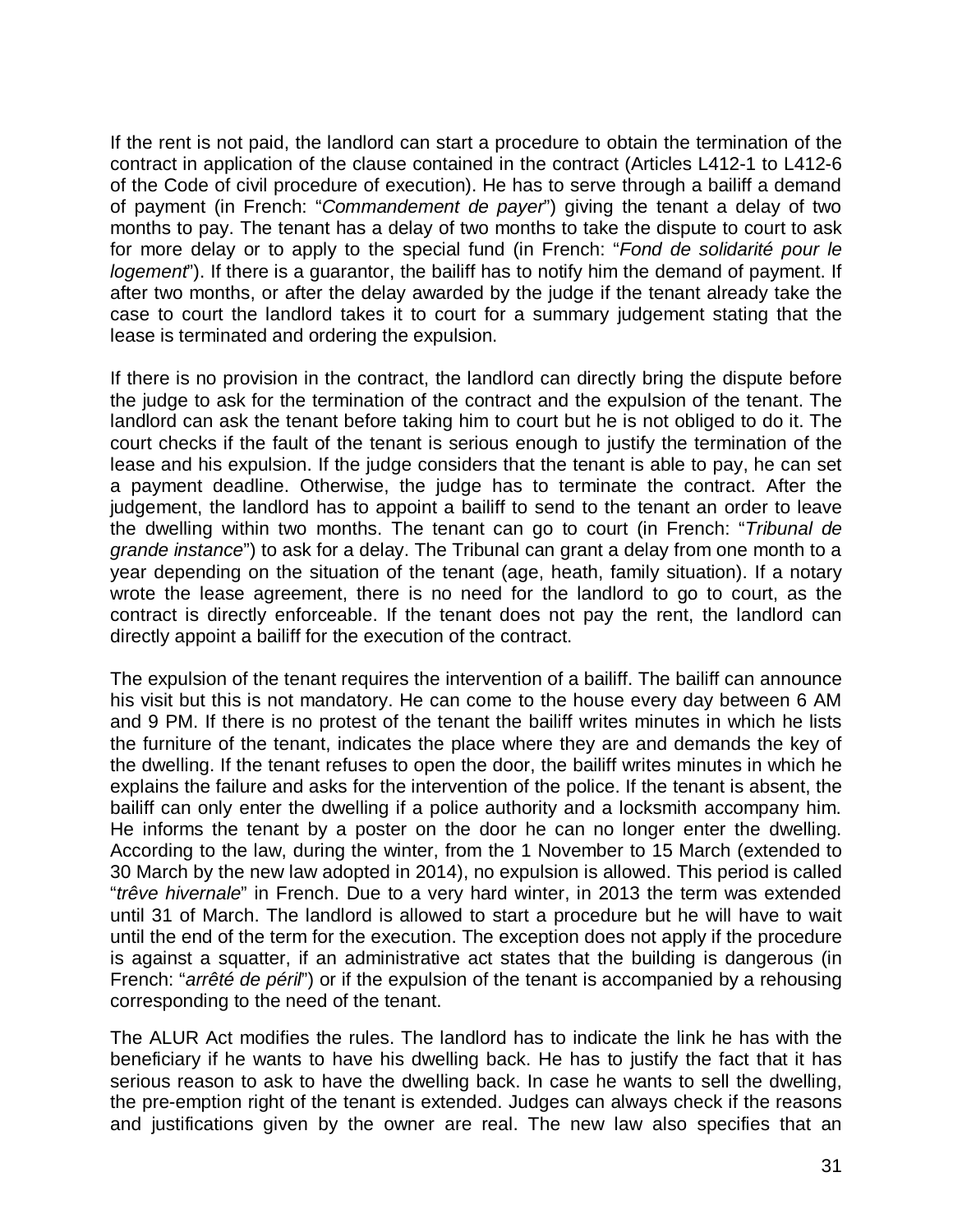information document shall be given to the tenant concerning his rights and the duties of the landlord. These rules are applicable for the contract signed after the  $27<sup>th</sup>$  of March 2014. The content of the information document shall be determined in a decree.

The landlord is no more obliged to send the notice by post but can also delivered it directly by hand to the tenant

## **4.3. Return of the deposit**

- **Within what timeframe and under what conditions does the landlord have to return the tenant's security deposit?**
- **What deductions can the landlord make from the security deposit?**
	- o **In the case of a furnished dwelling: may the landlord make a deduction for damages due to the ordinary use of furniture?**

The landlord must return the deposit within two months after the establishment of an inventory. This inventory will list the difference in the dwelling between the time of the start and the end of the contract.

When the contract terminates, the deposit is given back to the tenant within a maximum of two months after the return of the key by the tenant. The amount corresponds to the amount given by the tenant when entering the flat minus the amount due to the landlord. The tenant does not receive any interest. The reimbursement by the landlord at the end of the lease is calculated using the inventory but also taxes or charges the landlord has to pay in the name of the tenant. The landlord has to give a justification for the amount deducted from the initial amount.

The landlord is only supposed to take into account the damages and not the ordinary uses. There is no precise provision considering the inventory of furnished flats.

The ALUR act changes the rules, see question concerning the deposit (under question 2.2)

## **4.4. Adjudicating a dispute**

- **In what forum are tenancy cases typically adjudicated?**
	- o **Are there specialized courts for adjudication of tenancy disputes?**
	- o **Is an accelerated form of procedure used for the adjudication of tenancy cases?**
	- o **Is conciliation, mediation or some other form of alternative dispute resolution available or even compulsory?**

The first option in case of dispute between landlord and tenant is to bring the dispute before a "*Commission départementale de conciliation*" (Article 20 of the 1989 Act) composed of representatives of landlords' associations and of tenants' associations. The Commission is competent for disputes concerning rent, service charges, repairs, deposit, and inventory of fixtures. The goal of the Commission is to reach an agreement between the landlord and the tenant. The Commission gives a recommendation within two months. If no agreement is reached and one of the parties decides to go to court, the recommendation of the Commission can be transmitted to the judge ("*Tribunal*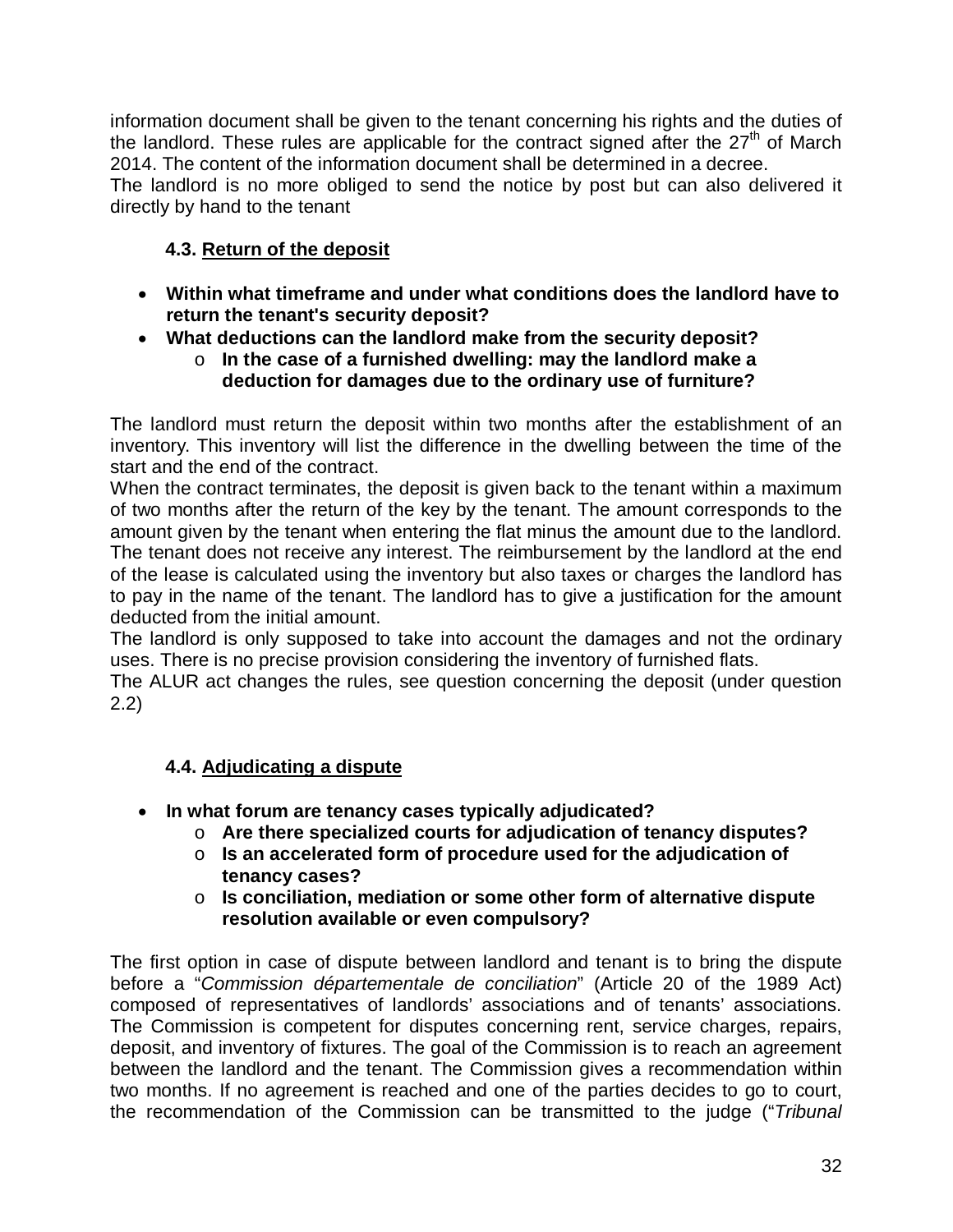*d'instance*"). To start the procedure in front of the Commission, the landlord or the tenant just has to send a registered letter. Parties can be assisted by the person of their choice, e.g. a professional association or a lawyer. It is not mandatory to be represented by a lawyer. The proceeding in front of the Commission is free of charge.

The ALUR act specifies that this Commission is now also in charge of disputes concerning the notice.

The parties can always decide to go to court, as it is not mandatory to resort to such Commission.

The competent tribunal for matters related to lease agreements concerning dwellings is the *Tribunal d'instance* (Article R221-38 of the *Code de l'organisation judiciaire,* i.e. Code of the Judicial Organisation) where the rental property is located (Article R221-48 of the *Code de l'organisation judiciaire*).

This tribunal is competent in first and final instance to handle disputes of a maximum of € 4,000 (Article L321-2-1 of the *Code de l'organisation judiciaire*). In such a case no appeal is possible, but parties can go to the *Cour de cassation*. If the demands exceeds more than  $\epsilon$  4,000, parties have the right to challenge the decision of the *Tribunal d'Instance* in front of the *Cour d'appel*. Eventually, they can also challenge the decision of the *Cour d'appel* in front of the *Cour de cassation*.

In case of discrimination issues, the tenant may turn to the *Défenseur des droits* since 1 May 2011to have his rights protected. This institution can give recommendations that help to bring the dispute to court. It has investigative power and members of the team can go to check on site if there is, or is not, a discrimination. This institution also has the power to set up a "mediation", threatening the "guilty" party to publish its recommendation. The power of the "*Défenseur des droits*" has a symbolic aspect and is more efficient towards companies or corporate bodies than towards natural people. Corporate bodies may fear the impact of such negative recommendation on their image and may accept a compromise in order to avoid publicity.

## **5. Additional information**

## • **How does a prospective tenant proceed in order to get social or subsidized housing (e.g. dwellings offered by housing associations, municipalities, public bodies etc.) or housing allowances?**

The first condition concerns the financial means. The incomes of the candidate to such a dwelling shall be situated in a range fixed by the government. Currently a person living alone should earn per year between € 12.662 and € 29.924 in Paris and its suburbs and between  $\epsilon$  11.006 and  $\epsilon$  26.016 in other regions. For a family of four or for one person with two people dependant on him, the income per year should be between € 29.618 and € 69.998 in Paris and municipalities adjacent, between € 27.245 and € 64.396 in Paris' suburbs and between € 21.457 and € 50.440 in other regions. The incomes that are taken into account are the ones declared to the tax authorities two years before the candidacy or the incomes declared the previous year if they decreased more than 10% between these two years. The reduction must be proved. As an exception, only the resources of the candidate are taken into account if he is currently divorcing. A statement from the judge certifying no-conciliation between the spouses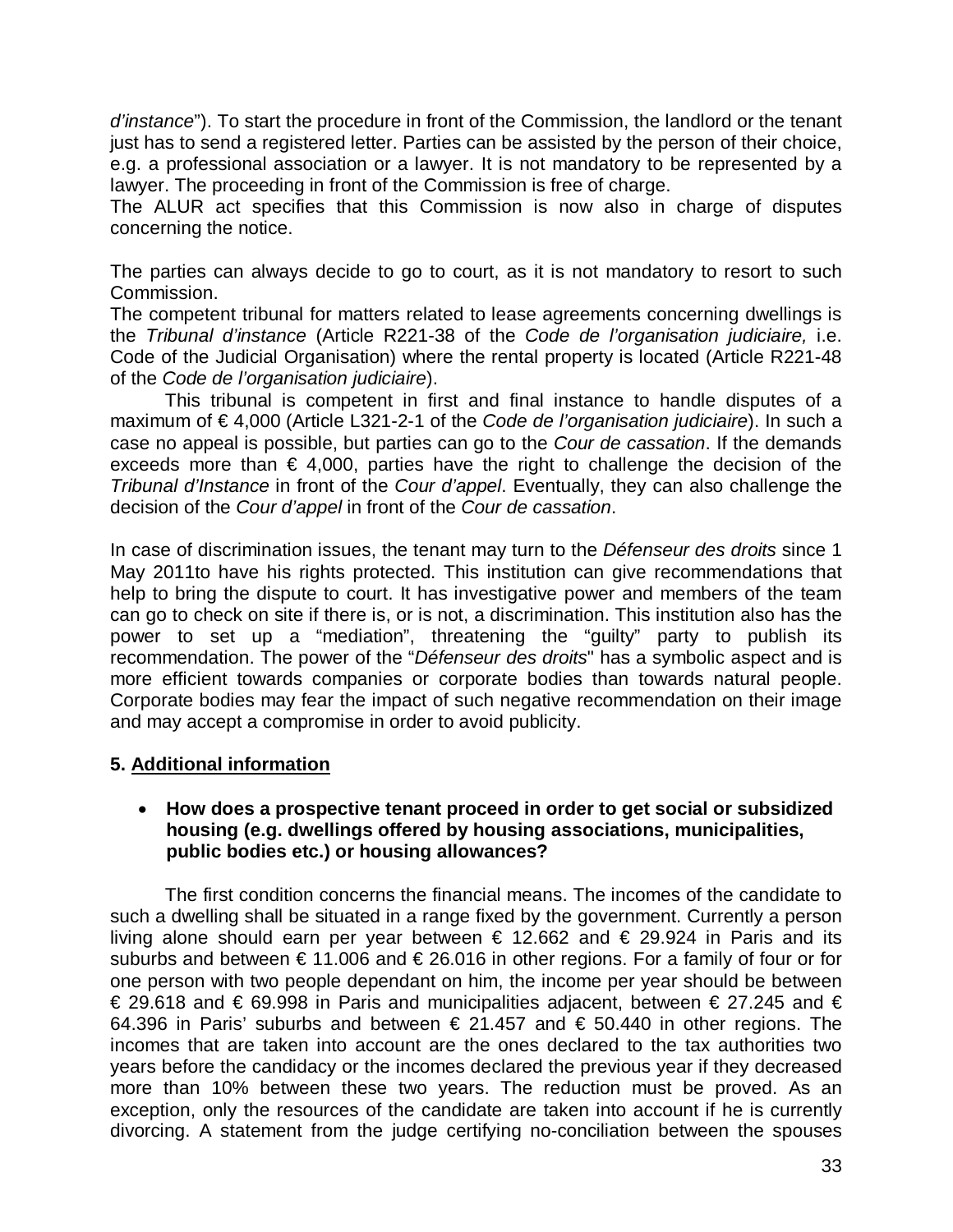was reached or by a statement explaining urgent measures. An likewise exception applies for the partner in a civil partnership (in French: *PACS*, i.e. *Pacte civil de solidarité*) whose separation was declared in court proceedings. Finally, an exception is also made for the victim of violence within the couple, proven a registered complaint by the police or by the judges.

Secondly, the HLM are only available for French people or for foreigners in possession of a valid residence permit on French territory. The HLM are in priority allocated to people with disabilities or to families with a dependent person with disabilities, to people whose application is urgent.

The first step of the process to obtain a HLM is a pre-registration. The applicant sends the documents required (an official form of demand, a copy of an identity card or equivalent, a document certifying the legality of his stay in France, a copy of his tax document with mention of his income). Then the candidate is given a registration number and a certificate of registration and a list of the documents he must produce later on in the process.

The second step is the inscription itself. The candidate has to produce the official form of demand plus the document mentioned in the previous stage of the process with his registration number. A special committee makes the decision. The waiting period can vary considerably from one department to another depending on the dwelling stock and the number of requests. Once the candidate is allocated a dwelling, he has a minimum of ten days to accept or to refuse. If he refuses, he has very little chance of receiving a better offer, as there are numerous candidates on the waiting list. If the offer is totally inappropriate, the candidate can challenge the decision in front of the "*Commission de médiation*" or use the mechanism created by the DALO Act. If the candidacy is rejected, the candidate receives a letter with the decision. He cannot challenge this decision. If after a certain time, fixed in each department by the Prefect, the candidate does not have any answer he can apply to the "Commission de mediation" to claim his right to a social dwelling.

The application for a social housing that is not satisfied must be renewed every year, eventually through a dedicated website, otherwise the request is automatically cancelled. Once the candidate is allocated a dwelling, his request is removed. This is also the case if the candidate sends a letter to explain he does not apply for an HLM any longer.

## • **Is any kind of insurance recommendable to a tenant?**

The tenant has an obligation to insure the rented premises (Article 7, g of the 1989 Act). This insurance covers at least all the risks the tenant is liable for, such as fire or water damages. The tenant can buy an insurance that covers more potential damages. The landlord has a right to include in the contract a provision stating that the contracts terminates if the tenant does not prove he has an insurance for the dwelling. The landlord cannot choose the insurance company instead for the tenant. The ALUR act specifies that the landlord is entitled to take an insurance in the name of the tenant if this one did not do it.

- **Are legal aid services available in the area of tenancy law?**
- **To which organizations, institutions etc. may a tenant turn to have his/her**